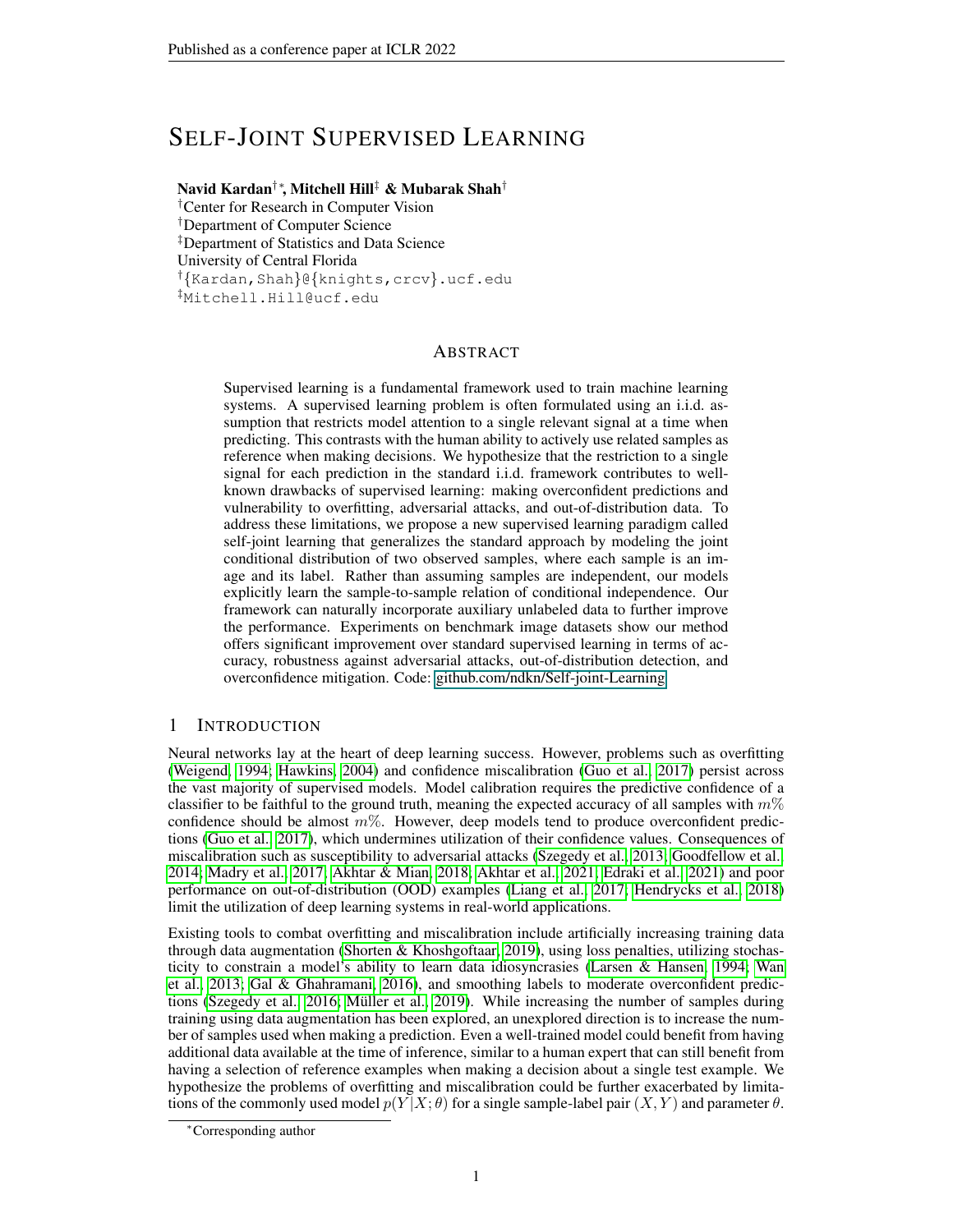This model form only allows other training pairs  $(X', Y')$  to provide reference information for the conditional probability  $p(Y|X; \theta)$ , and therefore the model prediction for X, implicitly via training and not at all during inference.

In this paper, we propose a new paradigm called self-joint supervision to construct models that make predictions using a given test signal and a randomly selected sample of reference signals (typically a subset of training or validation pairs). This work focuses on image signals but the framework applies broadly. During training, a self-joint model learns to predict the joint distribution of a pair of labels given their associated images. By training with a pair instead of one sample, the model explicitly learns sample-to-sample relationships. In this work, we retain the standard i.i.d. assumption of supervised learning and our models actively learn the relationship of pairwise conditional independence (see Appendix [A.1](#page-12-1) for a brief review of these concepts). *Learning conditional independence is the key innovation of our work and the main difference from standard supervised learning, which has no explicit cross-sample modeling.*

We apply Maximum Likelihood to learn self-joint models in the similar framework as a standard model. After training, the model infers individual labels by marginalization of the joint distribution output. We propose inference procedures to produce both a stochastic and a deterministic output. Figure [1](#page-1-0) shows an intuitive visualization of the self-joint training and inference procedures. Experiments with stochastic self-joint models provide evidence that learning conditional independence among sample pairs can lead to models more resistant to adversarial attacks and OOD data. Moreover, our method can naturally be extended to incorporate auxiliary unannotated data during training by using marginal prediction to generate pseudo-labels. Our experiments suggest adding partially annotated data can further safeguard against OOD data.

Overall, our findings provide a novel approach to train more consistent and robust deep models and an alternative strategy to utilize auxiliary data. The main contributions of our work are summarized below.

<span id="page-1-0"></span>

Figure 1: Self-joint paradigm effectively expands a c-class classification problem into a  $c^2$ -class classification problem. As a concrete example, assume we are facing a ternary cat vs. dog vs.  $frog$ classification problem. Self-joint framework principally casts this into a new 9-way classification problem  $\{(cat, cat), (cat, dog), ..., (frog, dog), (frog, frog)\}\$ , which represents all possible pairs of three labels for two inputs (in our implementation we concatenate inputs channel-wise) as shown by the  $3 \times 3$  matrix above. During inference, one can extract output probabilities for each input separately through marginalization, i.e. summing up the rows or columns of the matrix. Intuitively, if the marginal prediction for a given test sample changes when we replace the second sample in the pair, this indicates the marginal predictions have weak confidence. However, if the model is consistent with its prediction across paired samples, the overall marginal prediction has high confidence. This property leads to increased robustness.

(1) We introduce a novel perspective of self-joint learning where the model can accommodate sample dependency. By applying the model to pairs of i.i.d. data (pairs are i.i.d.), we learn rather than assume conditional independence between labels given two input images. (2) We show self-joint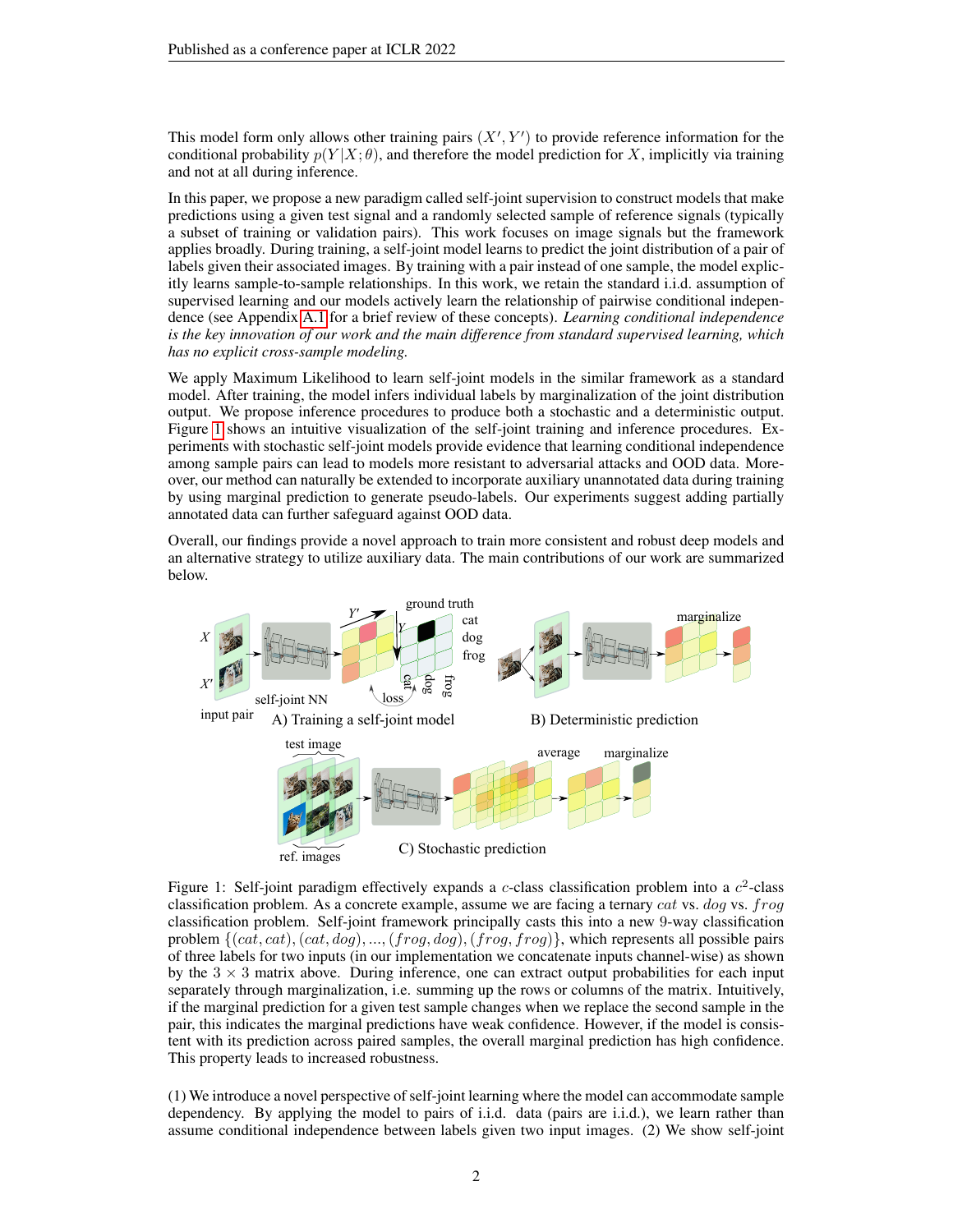learning leads to substantial improvement in classification accuracy as the network capacity scales to sizes that were previously found to be detrimental due to overfitting. (3) We construct a new type of stochastic models that can provide robust predictions for adversarial examples and detect OOD data. In particular, we explore the impact of our approach on model robustness against adversarial attacks and show it drastically improves adversarial robustness against small perturbations. (4) We propose a novel technique to inject priors into learning models with the help of auxiliary unlabelled data. Our experiments show that utilizing auxiliary data can improve the model's ability to recognize OOD data.

# 2 RELATED WORK

Out-of-Distribution (OOD) Detection. OOD data play a vital role in real-world applications, where the model commonly encounters samples from novel classes. Ideally, the model should produce low confidence predictions with high level of uncertainty for data from unknown classes. However, several studies suggest that deep models frequently make confident predictions for OOD data [\(Kardan & Stanley, 2016;](#page-10-4) [2017;](#page-10-5) [DeVries & Taylor, 2018\)](#page-9-5). It is now an active area of research to mitigate this drawback [\(Li & Gal, 2017;](#page-11-7) [DeVries & Taylor, 2018;](#page-9-5) [Ren et al., 2019;](#page-11-8) [Chen et al.,](#page-9-6) [2020a;](#page-9-6) [Malinin & Gales, 2018;](#page-11-9) [Kardan et al., 2021\)](#page-10-6). In recent studies, the majority of dedicated techniques for OOD detection assume access to part of OOD data [\(Liang et al., 2017\)](#page-11-2), which makes OOD detection a new binary classification problem. However, in practice, this is an unrealistic assumption. In a different approach, outlier exposure [\(Hendrycks et al., 2018\)](#page-10-2) advocates applying different distributions of OOD data for train and test and achieve substantial improvement over standard baseline. In this work we apply the same setup for evaluation of our OOD experiments with auxiliary data.

Adversarial Examples. Adversarial examples, which use a deliberate minute perturbation of input samples that translates to significant modification of model's prediction, are yet another shortcoming that complicates adoption of deep models in security-critical applications such as face recognition and autonomous driving vehicle systems. In addition, these samples point out an intrinsic difference between how inference occurs in humans and current deep models. Crafting a defense against adversarial attacks is an active area of research that witnessed a myriad of algorithms that were subsequently broken by more advanced attacks. A significant exception is adversarial training [\(Madry](#page-11-1) [et al., 2017;](#page-11-1) [Kannan et al., 2018;](#page-10-7) [Zhang et al., 2019\)](#page-12-2), where the deep model is exposed to adversarial examples during the course of training to induce a degree of immunity against them. However, adversarially trained models suffer from performance degradation on clean (unperturbed) samples. Our proposed framework preserves classification performance on clean images, in addition to improving performance against adversarial examples by performing a robust prediction.

Stochastic Neural Networks. Several studies show that applying stochastic models, such as Bayesian neural networks [\(MacKay, 1992;](#page-11-10) [Barber & Bishop, 1998;](#page-9-7) [Hinton & van Camp, 1993;](#page-10-8) Hernández-Lobato & Adams, 2015; [Gal & Ghahramani, 2016\)](#page-9-4), can mitigate overfitting and improve resistance against OOD and adversarial data. Yet, the main challenge with these approaches is scaling these models up to deep models with millions of parameters. Another technique to construct stochastic deep neural networks is Monte-Carlo dropout (MC-dropout) proposed by [Gal & Ghahra](#page-9-4)[mani](#page-9-4) [\(2016\)](#page-9-4). This approach applies dropout [\(Srivastava et al., 2014\)](#page-11-11) during both train and inference time. The Monte-Carlo sampling at inference time can produce reliable uncertainty estimations, therefore, MC-dropout has been successfully applied to detect OOD Li  $\&$  Gal [\(2017\)](#page-11-7) and adver-sarial examples [Feinman et al.](#page-9-8) [\(2017\)](#page-11-7); [Rawat et al.](#page-11-12) (2017); [Li & Gal](#page-11-7) (2017). Similarly, self-joint models produce reliable predictions by performing a Monte-Carlo sampling during inference.

Mutual Information for Representation Learning. Paired data has been widely applied for representation learning by mutual information [\(Becker & Hinton, 1992;](#page-9-9) [Dhillon et al., 2003;](#page-9-10) [Wang](#page-12-3) [et al., 2010;](#page-12-3) [Friedman et al., 2013\)](#page-9-11). In particular, paired data has been previously applied for coclustering [\(Dhillon et al., 2003;](#page-9-10) [Wang et al., 2010\)](#page-12-3). In deep networks, IMSAT [\(Hu et al., 2017\)](#page-10-10), DeepINFOMAX [\(Hjelm et al., 2018\)](#page-10-11), and ICC [\(Ji et al., 2019\)](#page-10-12) pursue better features by maximizing information between different forms of representation of a pair of variations of the same sample. Although these approaches learn from a pair of images, unlike self-joint paradigm, they do not learn a joint distribution between the two samples in the pair; They merely apply the same feature extractor to each sample. Furthermore, these approaches maximize mutual information between different instances (augmentations) of the same sample.

Contrastive Learning for Representation Learning. There is a growing body of research, such as CPC [\(Henaff, 2020\)](#page-10-13) and SimCLRv2 [\(Chen et al., 2020b\)](#page-9-12), that tries to learn representations from the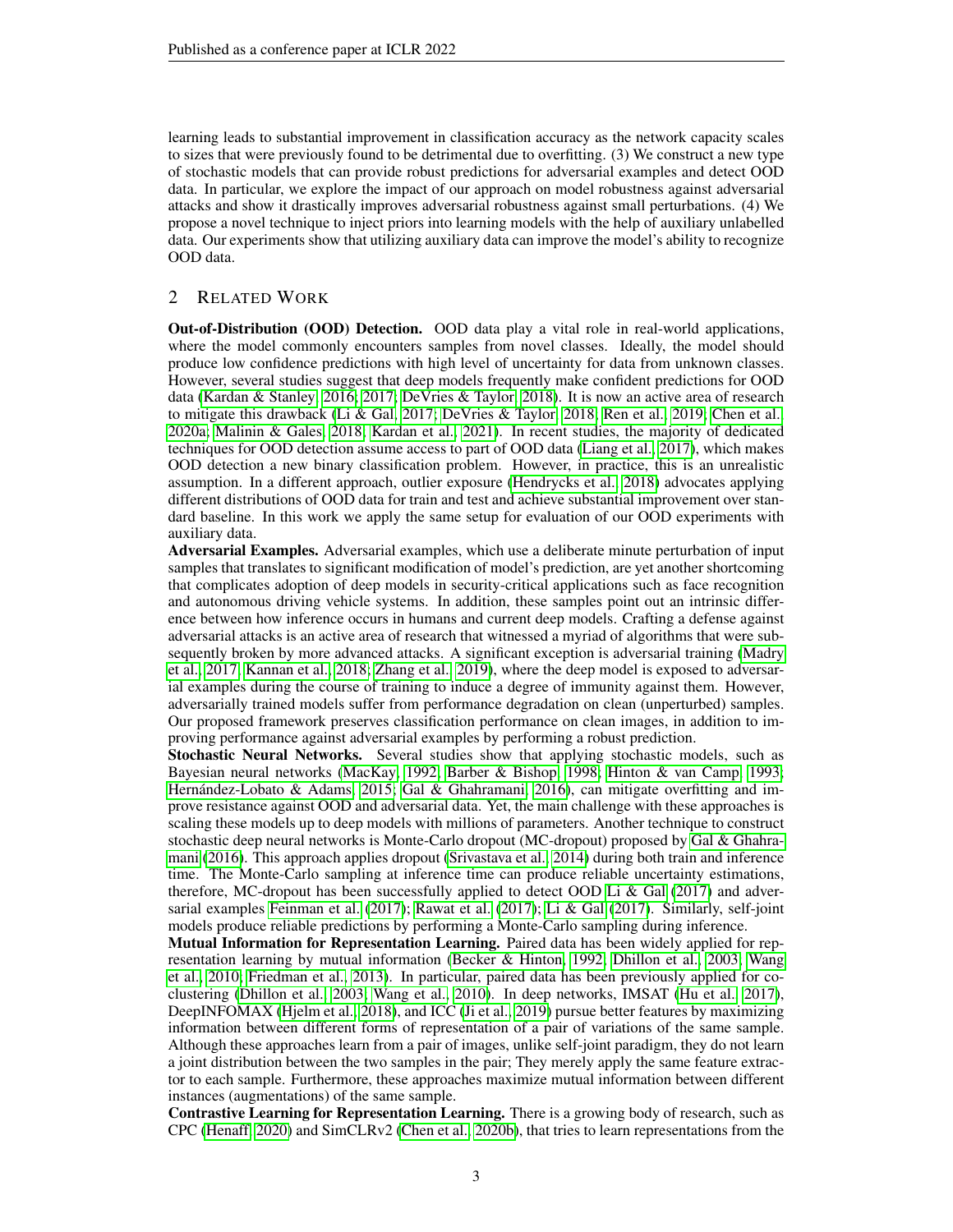similarity between a pair of samples based on the contrastive loss [\(Tian et al., 2019;](#page-11-13) [Li et al., 2020;](#page-11-14) [Chen et al., 2020b\)](#page-9-12). These representations are later applied to a smaller set of samples for supervised fine-tuning. Given the abundance of unannotated data, recent studies [\(Goyal et al., 2021\)](#page-10-14) show that this approach can surpass performance of supervised methods that have only access to a limited annotated dataset. Likewise contrastive learning, our framework learns better features based on a pair of samples. However, we learn an explicit joint distribution that can deal with both annotated and unannotated data, simultaneously, and can lead to more robust classifiers.

# 3 SELF-JOINT LEARNING FRAMEWORK

This section introduces our novel approach. We focus on the task of image classification, although our method applies broadly beyond image data and the classification task. We propose to learn a stochastic classifier by training a model on the joint distribution of pairs of data samples. We leverage this framework to produce both robust stochastic predictions and fast deterministic predictions, and to incorporate auxiliary unlabelled data.

Throughout the paper, let  $(X_i, Y_i)$  be a paired image random variable  $X_i$  and class (label) random variable  $Y_i$ , and  $\{ (X_i, Y_i) \}_{i=1}^n$  be the training dataset. We consider the case where the state space of the predictors  $X_i$  is a subset of  $\mathbb{R}^m$  and the state space of responses  $Y_i$  is a subset of  $\mathbb{R}^c$ , where  $m$  is the number of image pixels times the number of color channels and  $c$  is the number of classes. At times we overload the notation of  $Y_i$  and treat it as a member of the set  $\{1, \ldots, c\}$ . Finally, we assume there is a true but unknown density  $q(x, y)$  such that  $(X_i, Y_i)$  pairs are i.i.d. samples from  $q(x, y)$  for  $i = 1, \ldots, n$ . We emphasize that in this work we always assume that the observations  $\{(\hat{X}_i, Y_i)\}_{i=1}^n$  are truly i.i.d. from q, even when we later introduce a model that can accommodate sample dependency.

### 3.1 REVISITING SUPERVISED LEARNING

The most common approach in supervised learning is to define a conditional density  $p(Y|X; \theta)$  for a single pair  $(X, Y)$  and use the Maximum Likelihood Estimator (MLE)

$$
\hat{\theta}_{MLE}(\{X_i, Y_i\}_{i=1}^n) = \arg\max_{\theta} p(Y_1, ..., Y_n | X_1, ..., X_n; \theta)
$$
\n(1)

<span id="page-3-1"></span><span id="page-3-0"></span>
$$
= \arg \max_{\theta} \prod_{i=1}^{n} p(Y_i | X_i; \theta) = \arg \max_{\theta} \sum_{i=1}^{n} \log p(Y_i | X_i; \theta). \tag{2}
$$

This framework covers the most widely-used loss functions and tasks such as classification with cross-entropy and regression with square-error. The transition from [\(1\)](#page-3-0) to [\(2\)](#page-3-1) is justified not as a mathematical consequence but as a definition

<span id="page-3-2"></span>
$$
p(Y_1, \ldots, Y_n | X_1, \ldots, X_n; \theta) := \prod_{i=1}^n p(Y_i | X_i; \theta)
$$
\n(3)

chosen by the modeler based on the i.i.d. assumption about the dataset  $\{(X_i, Y_i)\}_{i=1}^n$ . We note that this choice is not strictly necessary and that the modeler could use alternate factorizations. In the extreme case, the modeler could simply not factorize. Instead, the modeler could define and attempt learning the fully joint conditional distribution  $p(Y_1, \ldots, Y_n | X_1, \ldots, X_n; \theta)$  directly, which is a valid but impractical approach even if the modeler still believes the data is i.i.d. Such a model would be difficult to learn, difficult to use, and unlikely to generalize well. However, the possibility of an intermediate factorization between i.i.d. and fully joint learning is an intriguing and unexplored direction that is the main focus of this work.

The assumption [\(3\)](#page-3-2) is motivated in part by the desire to learn the conditional distribution  $p(Y_i|X_i; \theta)$ for a single pair  $(X_i, Y_i)$ . In this work, we instead use a conditional distribution  $p(Y_i, Y_j | X_i, X_j; \theta)$ for two pairs  $(X_i, Y_i)$  and  $(X_j, Y_j)$  as our base model. We call this the self-joint model. Although our base model could learn conditional dependency between  $Y_i$  and  $Y_j$  given  $X_i$  and  $X_j$ , we will exclusively train  $p(Y_i, Y_j | X_i, X_j; \theta)$  using conditionally independent samples  $Y_i | (X_i, X_j)$ and  $Y_i|(X_i, X_j)$ . We note that this conditional independence relation trivially holds under the i.i.d. assumption. In the context of classification, conditional independence means that the  $c \times c$  prediction matrix  $h(X_i, X_j; \theta)$  defined by the ideal classifier  $p(Y_i, Y_j | X_i, X_j; \theta)$  should have the form  $h(X_i, X_j; \theta) = q_i q_i^{\mathsf{T}}$  $\overline{f}_j$ , where  $q_i, q_j \in \mathbb{R}^c$  represent the true conditional distribution  $q(Y_i|X_i)$  and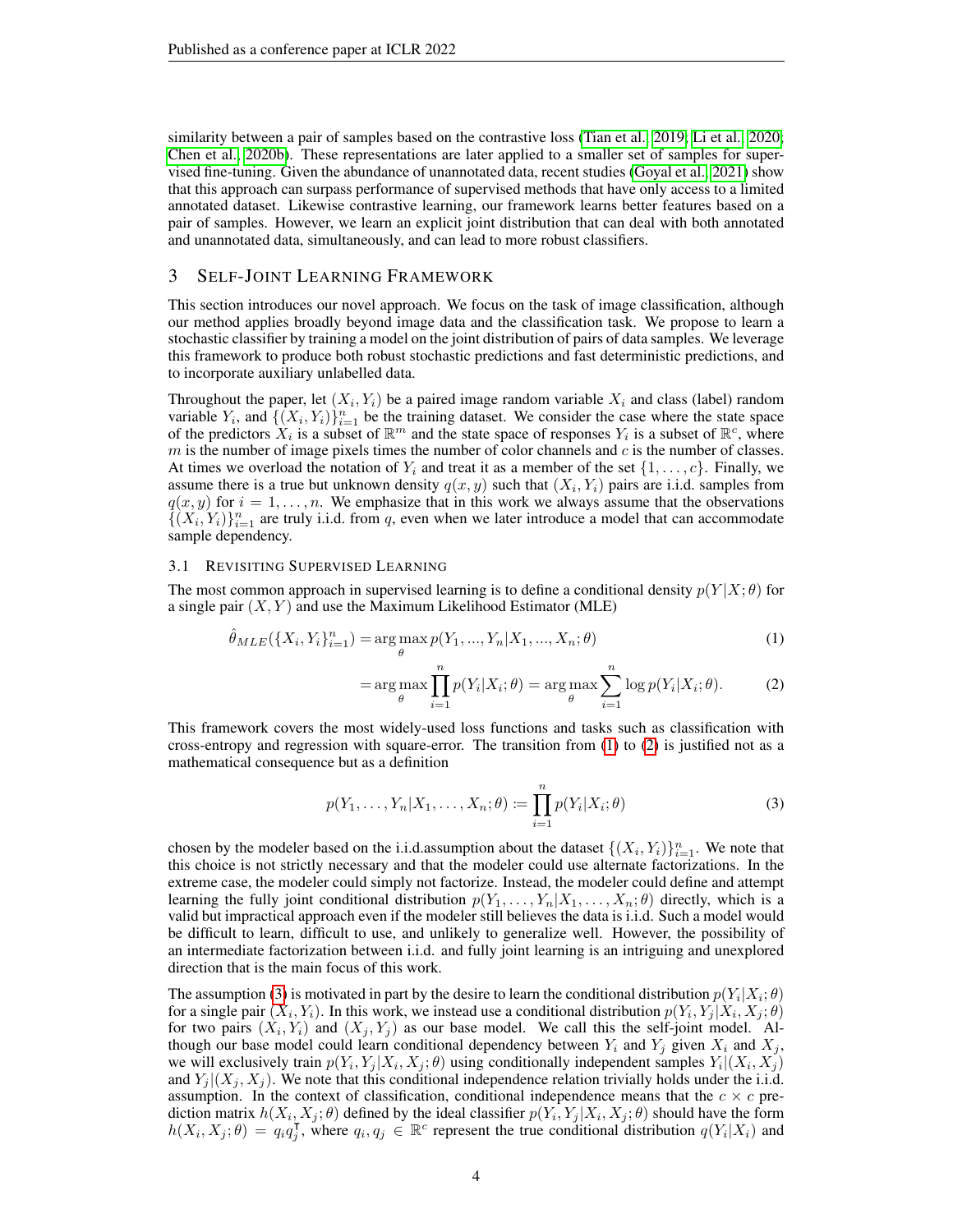$q(Y_i | X_i)$ , respectively (see Section [3.2](#page-4-0) for full details). An essential difference between self-joint learning and standard supervised learning is that our model can explicitly learn the sample-to-sample relation of pairwise conditional independence, instead of assuming this via the factorization in [\(3\)](#page-3-2).

We can once again use Maximum Likelihood to learn our self-joint model by defining

$$
\hat{\theta}_{SJ}(\{X_i, Y_i\}_{i=1}^n) = \underset{\theta}{\text{arg max }} p(Y_1, ..., Y_n | X_1, ..., X_n; \theta)
$$
\n(4)

<span id="page-4-1"></span>
$$
= \arg \max_{\theta} \sum_{S \in \mathcal{S}} \log \prod_{(i,j) \in S} p(Y_i, Y_j | X_i, X_j; \theta)
$$
\n(5)

<span id="page-4-2"></span>
$$
= \arg \max_{\theta} \sum_{S \in \mathcal{S}} \sum_{(i,j) \in S} \log p(Y_i, Y_j | X_i, X_j; \theta), \tag{6}
$$

where S is a set of  $\frac{n}{2}$  arbitrary non-intersecting parings  $\{i, j\}$  for  $i, j \in \{1, ..., n\}$  and S is the set of all such sets. This has the mild requirement that the number of samples  $n$  is even. For a given S, the factorization in [\(5\)](#page-4-1) is again justified by the i.i.d. assumption across all observations, and we simply choose to cease factoring at pairs of two samples. Since all such factorizations are valid under the i.i.d. assumption, we choose to average the log likelihood over all possible factorizations when defining our learning objective, which under argmax is equivalent to summing. The ideal model will learn that  $\prod_{(i,j)\in S} p(Y_i,Y_j|X_i,X_j;\theta)$  remains constant across all S. In practice, we use a single S sampled uniformly from S and a random subset  $S_b$  of b pairs in S to obtain a stochastic gradient

<span id="page-4-3"></span>
$$
\hat{\Delta}_{SJ}(\theta) = \sum_{(i,j)\in S_b} \frac{\partial}{\partial \theta} \log p(Y_i, Y_j | X_i, X_j; \theta). \tag{7}
$$

This gradient is unbiased for the gradient of the objective [\(6\)](#page-4-2) as discussed in Appendix [A.2.](#page-12-4)

#### <span id="page-4-0"></span>3.2 LEARNING AND PREDICTING WITH SELF-JOINT CLASSIFIERS

In this section we will apply the self-joint supervision method to the image classification task. Let  $p(Y_i, Y_j | X_i, X_j; \theta) := h(X_i, X_j; \theta)$  be a classifier that maps two samples  $X_i, X_j \in \mathbb{R}^m$  to a prediction for their corresponding joint label  $Y_i Y_j^{\dagger} \in \mathbb{R}^{c \times c}$ , where  $Y_i, Y_j \in \mathbb{R}^c$  are the labels of  $X_i$ and  $X_j$ , respectively. Since  $Y_i$  is a probability density,  $||Y_i||_1 = 1$  and  $0 \le Y_{i,k} \le 1$  for each scalar component  $Y_{i,k}$  of  $Y_i$ , and the same applies to  $Y_j$ . It is straightforward to show that the total loss

<span id="page-4-4"></span>
$$
L(\theta; \{X_i, Y_i\}_{i=1}^n) = \sum_{S \in \mathcal{S}} \sum_{(i,j) \in S} l(\theta; X_i, X_j, Y_i, Y_j),
$$
\n(8)

where 
$$
l(\theta; X_i, X_j, Y_i, Y_j) = (Y_i Y_j^{\mathsf{T}}) \cdot \log h(X_i, X_j; \theta)
$$
 (9)

with the dot product taken in the sense of vectors and log taken elementwise, is equivalent to the MLE learning objective in [\(6\)](#page-4-2) for cross-entropy loss, and that the stochastic gradient can optimize this loss similar to [\(7\)](#page-4-3). See Appendix [A.3](#page-13-0) for details of this equivalence between [\(6\)](#page-4-2) and [\(8\)](#page-4-4).

Although we are learning a joint model  $p(Y, Y'|X, X'; \theta)$ , we still would like to make predictions for a single test image X via  $p(Y|X; \theta)$  as in the standard i.i.d. framework. Note X and X' denote the first and second inputs of the model, respectively, and  $Y$  and  $Y'$  are their corresponding labels. This can naturally be accomplished by marginalization and Monte Carlo approximation:

$$
p(Y|X; \theta) = \int_{\mathbb{R}^m} \sum_{k=1}^c p(Y, Y' = k | X, X'; \theta) q(X') dX'
$$
 (10)

<span id="page-4-6"></span><span id="page-4-5"></span>
$$
\approx \frac{1}{|B|} \sum_{i \in B} \sum_{k=1}^{c} p(Y, Y' = k | X, X_i; \theta) = \hat{p}(Y | X; \theta), \tag{11}
$$

where B denotes a random subset of  $\{1, \ldots, n\}$  with  $|B|$  giving its cardinality, and  $q(x)$  is the marginal of the true joint distribution  $q(x, y)$ . Our model can only approximate  $p(Y|X; \theta)$  instead of having a closed form solution because different samples  $B$  yield different predictors, but this estimate will be stable for large  $|B|$  due to the weak law of large numbers. In the case where  $|B|$  is moderately large, we empirically observe that predictive uncertainty estimated by either the variance of  $\hat{p}(Y|X)$  or its entropy is more robust than the uncertainty calibration of a standard i.i.d. supervised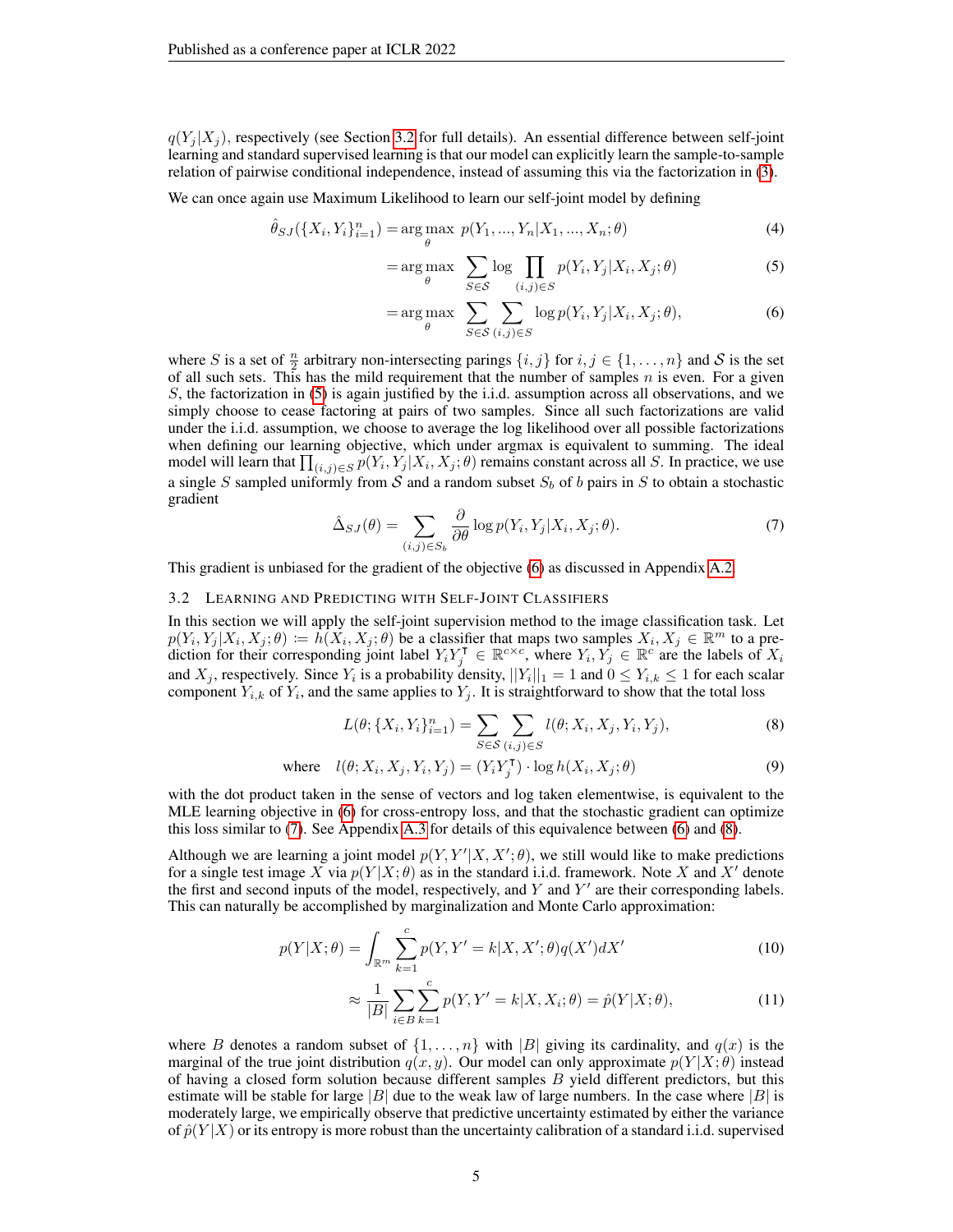model, which provides a compelling motivation for exploring the generalization properties of our framework.

Note that [\(11\)](#page-4-5) has a computational complexity of  $O(|B|)$  and that  $\hat{p}(Y|X;\theta)$  requires additional samples  $X_i$  for estimation, which results in stochasticity. In our experiments,  $|B|$  is typically less than or equal to 50, which is a reasonable but non-trivial additional cost. To address these concerns, we note that we can use the same  $X$  for both input signals, yielding the deterministic classifier

<span id="page-5-0"></span>
$$
\tilde{p}(Y|X; \theta) = \sum_{k=1}^{c} p(Y, Y' = k | X, X; \theta).
$$
\n(12)

This is a valid estimate for [\(10\)](#page-4-6) with  $|B| = 1$  provided that X is in-distribution.

Intuitively, in the Monte-Carlo inference in [\(11\)](#page-4-5), the joint label is affected by the probabilistic label of both input samples. Generally, the two samples produce different levels of confidence and might belong to different classes, therefore, for a better approximation, we repeat our estimation of the prediction for the test sample several times. However, in [\(12\)](#page-5-0) we know that the two sample inputs have the same label and seeing a replicate of a sample input does not add any new information about its label. Empirically, we observed that [\(12\)](#page-5-0) often produces similar classification accuracy to [\(11\)](#page-4-5).

#### <span id="page-5-2"></span>3.3 INCORPORATING AUXILIARY DATA

Interestingly, conditional independency provides a principled tool to incorporate auxiliary data in the self-joint learning framework. Recall that semi-supervised learning [\(Chapelle et al., 2009;](#page-9-13) [Grand](#page-10-15)[valet et al., 2005;](#page-10-15) [Lee et al., 2013\)](#page-11-15), self-supervised learning [\(Dosovitskiy et al., 2014;](#page-9-14) [Oord et al.,](#page-11-16) [2018\)](#page-11-16), and OOD detection frameworks also typically take advantage of auxiliary data. Similarly, self-joint framework can benefit from un-labelled data. To this end, we can learn models such that the predictions on training data remain conditionally independent given an auxiliary unlabelled image. Following this approach, we effectively train self-joint models that can handle OOD data.

To incorporate auxiliary unlabelled data, we still assume that all data are generated in i.i.d. pairs  $(X_i, Y_i)$ , but for the auxiliary data we have unobserved labels which we denote by  $Y_i = \emptyset$ . The factorization in [\(6\)](#page-4-2) still holds under this assumption, but we are unable to learn the model without a numerical value if  $Y_i = \emptyset$ . A straightforward estimate (similar to pseudo-labels to replace one-hot encoding) is

<span id="page-5-1"></span>
$$
\hat{Y}_i = \sum_{k=1}^{c} p(Y_i, Y_j = k | X_i, X_j; \theta),
$$
\n(13)

which is the marginalization of the predictor matrix  $h(X_i, X_j; \theta)$ . The same principle applies for missing  $Y_i$  by summing over the rows. This approach can even be used when both  $Y_i = \emptyset$  and  $Y_j = \emptyset$ . When learning with auxiliary data, we replace any null  $Y_i$  with the pseudo-label  $\hat{Y}_i$  in the objective function [\(6\)](#page-4-2). Intuitively, auxiliary samples direct a self-joint model to preserve its predictions when it encounters such auxiliary samples. With the right choice of auxiliary data, it can improve generalization of the model. For example, if auxiliary data share similar background as original data, the model learns to ignore those superficial features and focus on salient foreground characteristics of the samples.

### 4 EXPERIMENTS

In this section, we evaluate the proposed framework on four visual classification tasks, i.e., CIFAR-10, CIFAR-100, SVHN, and STL-10. The generalized self-joint training procedure is summarized in Algorithm 1 and we use this framework across all experiments. To make general conclusions, we refrain from hyperparameter optimization for any specific dataset and apply almost the same configuration (data augmentation, training recipe, and model architecture) for all datasets (details in Appendix [A.5\)](#page-13-1). The overall results provide strong evidence that the new framework dramatically improves classification performance, adversarial and OOD data robustness, and facilitates training of large neural networks.

### 4.1 REGULARIZATION EFFECT OF SELF-JOINT FRAMEWORK

To demonstrate the regularization effect of our framework, we trained several wideResNet [\(Zagoruyko & Komodakis, 2016;](#page-12-5) [He et al., 2016\)](#page-10-16) models with different capacities on CIFAR-10 dataset in standard and self-joint frameworks. In this experiment, we increase the capacity by fixing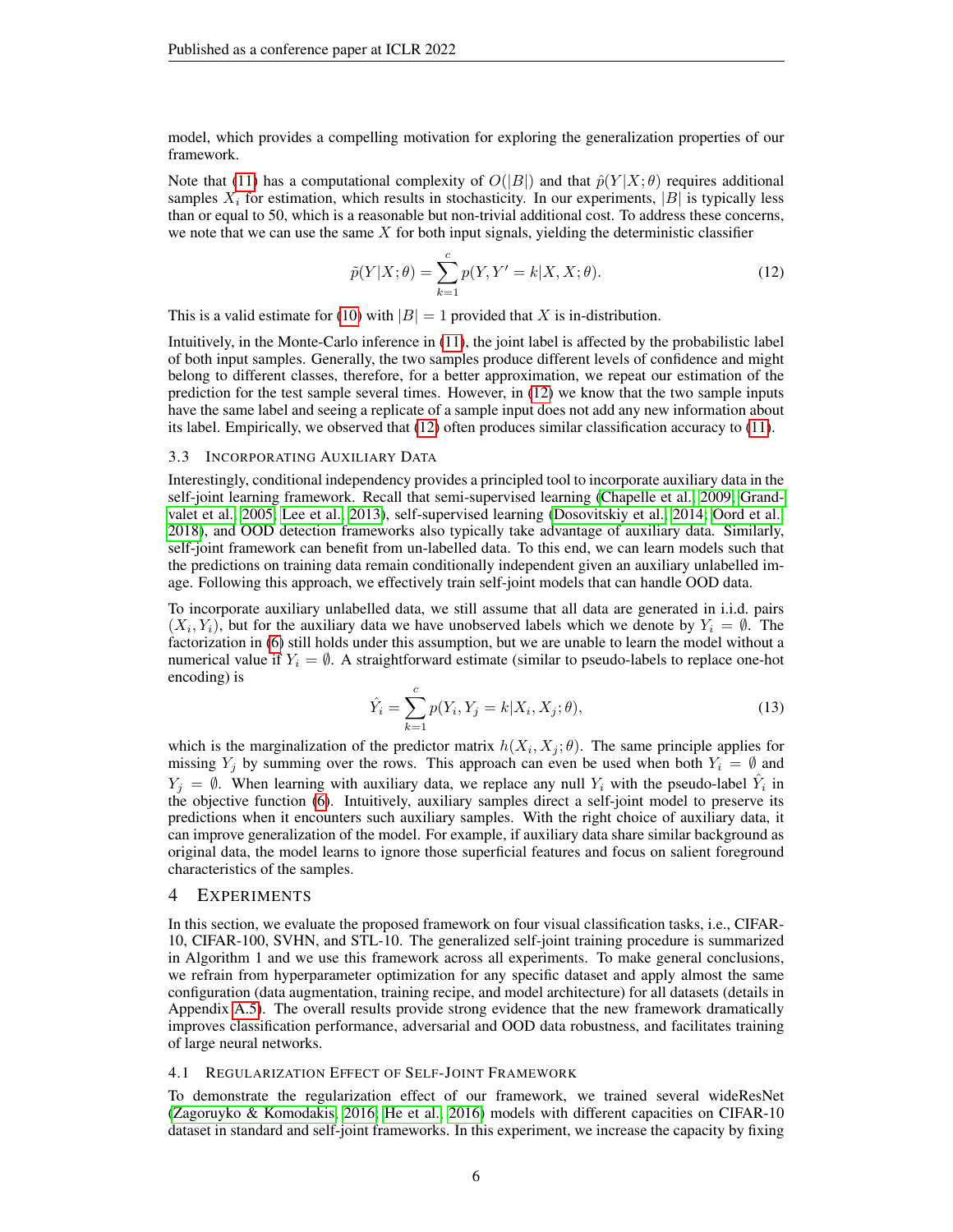**Input** Training set  $\mathcal{D}_{\text{train}} = \{(X_i, Y_i)\}_{i=1}^n$ , auxiliary set  $\mathcal{D}_{\text{aux}} = \{(X_j, \emptyset)\}_{j=1}^{n_{\text{aux}}}$ , loss function l, model  $p(Y, Y'|X, X'; \theta) = h(X, X'; \theta)$ , learning rate  $\alpha$ , number of classes c, batch size  $|\mathcal{B}|$ 1. set  $\mathcal{D} \leftarrow \mathcal{D}_{\text{train}} \cup \mathcal{D}_{\text{aux}}$ 2. repeat 3.  $B \leftarrow$ 3.  $\mathcal{B} \leftarrow \{(X_i, Y_i)\}$  for  $i \sim \{1, ..., |\mathcal{D}|\}$   $\triangleright$  construct batch set 4.  $L \leftarrow 0$   $\triangleright$  loss 5. for  $i = 1$  to  $|\mathcal{B}|$  step size 2 6.  $j \leftarrow i + 1$ 7. if  $Y_i = \emptyset$ <br>8.  $Y_i \leftarrow$ 8.  $Y_i \leftarrow \sum_{k=1}^c [h(X_i$  $\triangleright$  Eq[.13:](#page-5-1) marginalizing out the output space for  $X_i$ 9. if  $Y_j = \emptyset$ 10.  $Y_j \leftarrow \sum_{k=1}^c [h(X_i)]$  $\triangleright$  Eq[.13:](#page-5-1) marginalizing out the output space for  $X_i$ 11.  $L \leftarrow L + l(h(X_i, X_j; \theta), Y_i Y_i)$ j  $\triangleright$  Eq[.8:](#page-4-4) updating loss 12.  $\theta \leftarrow \theta + \alpha \nabla_{\theta} L$ 13. until convergence

Algorithm 1 Training procedure for self-joint learning framework

<span id="page-6-0"></span>

Figure 2: Visualization of overfitting effect for similar models trained in standard and self-joint framework on CIFAR-10. Standard supervised models with high capacity, measured on the xaxis using the width in standard WideResNet-34, suffer from overfitting as shown by the drop in accuracy of the blue line around 10. Self-joint learning can successfully train larger networks due to its regularization effect.

the depth (34 layers) and increasing the width (number of channels) of the models. All the models utilize the same training regime (hyperparameters, augmentations, etc) for training. Figure [2](#page-6-0) shows the different classification accuracies for models with different levels of capacity in each framework. In this plot, due to overfitting, increasing capacity after a certain level harms the model performance in the standard supervised learning framework. However, self-joint framework, due to its strong regularization effect, is able to achieve increasingly higher levels of accuracy with higher capacity models.

### 4.2 MODEL ACCURACY AND CALIBRATION EXPERIMENTS

In this experiment, we compare trained models with similar architecture in the standard and selfjoint frameworks. We train the models in full and low training-sample regimes, where in the latter we reduce training data to 1% of the total data. Table [1](#page-7-0) depicts the classification accuracy for different models with these two setups on CIFAR-10/100, SVHN, and STL-10. The results suggest that proposed method can effectively train large models that are able to achieve higher accuracy than standard supervised learning models in both experiments. This indicates strong regularization [\(Goodfellow et al., 2016\)](#page-9-15) effect of the proposed framework.

Following common practice in model calibration, we report (Table [1\)](#page-7-0) negative log-likelihood (NLL) as an indicator of the quality of predictive confidences. For more detail of this metric refer to [\(Guo](#page-10-1) [et al., 2017\)](#page-10-1). Unlike common practice in model calibration literature, we do not run any postprocessing step to calibrate models, but rather measure the raw model confidence values to compare how different techniques affect predictive confidence. In this experiment it is evident that self-joint models outperform standard models in model calibration. Moreover, interestingly, we observe while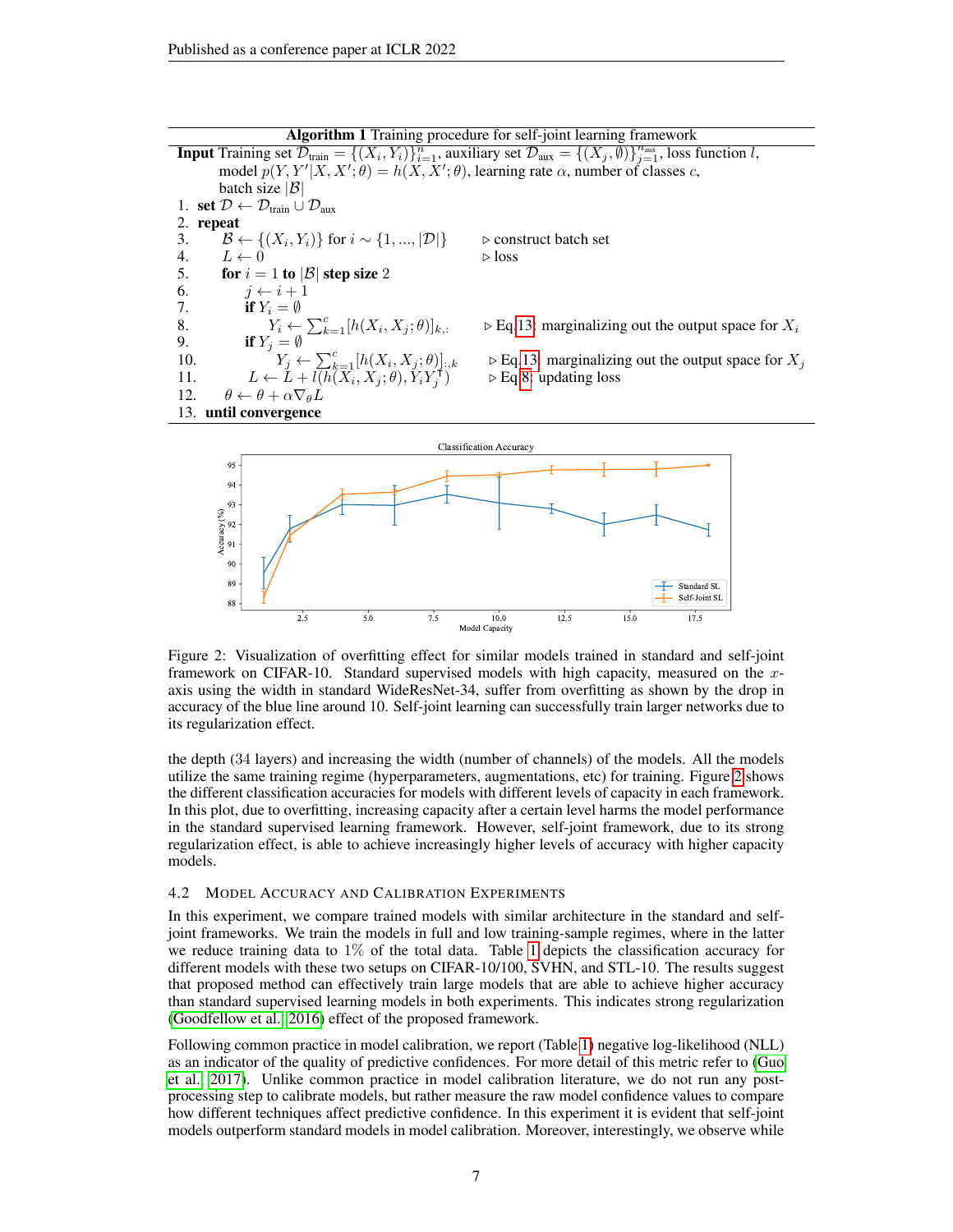|                                  | Model     | $CIFAR-10$       | $CIFAR-100$      | $STL-10$       | <b>SVHN</b>      |
|----------------------------------|-----------|------------------|------------------|----------------|------------------|
| Acc. with $1\%$ training data    | Standard  | $42.50 + 1.93$   | $6.67 + 0.97$    | $22.1 + 2.95$  | $82.48 + 2.32$   |
|                                  | SJ (ours) | $55.52 \pm 0.18$ | $12.45 \pm 0.16$ | $26.06 + 1.9$  | $88.98 \pm 0.80$ |
| Acc. with full training data     | Standard  | $95.68 + 0.03$   | $79.14 + 0.11$   | $73.95 + 1.08$ | $97.48 \pm 0.07$ |
|                                  | SJ (ours) | $97.03 \pm 0.04$ | $81.16 + 0.03$   | $87.69 + 0.51$ | $97.59 \pm 0.1$  |
| Model cal. on full training data | Standard  | $0.26 + 0.02$    | $1.09 + 0.03$    | $1.56 + 0.05$  | $0.15 + 0.03$    |
|                                  | SJ (ours) | $0.22 \pm 0.01$  | $0.85 + 0.02$    | $0.55 + 0.06$  | $0.15 + 0.0$     |

<span id="page-7-0"></span>Table 1: Classification accuracy (%) and model calibration measured by negative-log-likelihood (NLL) on different datasets. Higher accuracy and lower NLL are better.

<span id="page-7-1"></span>Table 2: Adversarial robustness accuracy( $\%$ ) of different models measured by the classification accuracy against adversarial examples generated by PGD with different levels of perturbation  $(\epsilon)$ .

|                     | $CIFAR-10$    | CIFAR-100          | $STL-10$      |                |                | SVHN   CIFAR-10 CIFAR-100 | $STL-10$      | <b>SVHN</b>             |
|---------------------|---------------|--------------------|---------------|----------------|----------------|---------------------------|---------------|-------------------------|
| Model               |               | $\epsilon = 2/256$ |               |                |                | $\epsilon = 4/256$        |               |                         |
| Standard<br>Dropout | 33.2<br>44.91 | 9.52<br>14.6       | 21.22<br>34.1 | 63.04<br>67.47 | 22.06<br>33.42 | 5.85<br>5.25              | 14.0<br>18.08 | 46.33<br>46.08<br>70.85 |
| SJ (ours)           | 62.29         | 32.65              | 48.12         | 82.0           | 45.52          | 20.33                     | 35.29         |                         |

conventional supervised learning generally produce overconfident models, self-joint models tend to produce under-confident predictions. We attribute this phenomenon to the capacity of the trained models, where increasing model depth usually enhances predictive confidence.

# 4.3 ADVERSARIAL ROBUSTNESS EXPERIMENTS

This section studies the adversarial robustness of self-joint models. Some early studies have proposed MC-dropout as a defense against adversarial attacks [\(Feinman et al., 2017;](#page-9-8) [Rawat et al.,](#page-11-12) [2017;](#page-11-12) [Li & Gal, 2017\)](#page-11-7). Although this defense has later been broken, its positive effect on adver-sarial robustness has been approved in [\(Carlini & Wagner, 2017\)](#page-9-16). Therefore, we compare against MC-dropout models as our baseline. In these experiments we apply the gold standard of first-order attacks, PGD, in a white-box setting. To compute the gradients of stochastic model, we apply expec-tation over transformation [\(Athalye et al., 2018\)](#page-9-17). In this method, given a stochastic classifier  $f(x; \rho)$ , its gradient is calculated by:  $\nabla_X E_\rho[f(X; \rho)] = E_\rho[\nabla_X f(X; \rho)] \approx \frac{1}{n} \sum_{i=1}^n \nabla_x f(X; \rho_i)$ , where  $\rho$  denotes model randomness associated with drawing a sample  $\{X_{i_1}, \dot{X}_{i_2}, \dots, X_{i_{|B|}}\}$  according to the random indices  $\{i_1, \ldots, i_{|B|}\} \subset \{1, \ldots, n\}$  to get the estimate  $\hat{p}(Y|X; \theta)$  in [\(11\)](#page-4-5).

Table [2](#page-7-1) shows the average performance over several runs of different models on 500 adversarial examples that are generated from random test samples with different levels of perturbation (more results reported in Appendix [A.5\)](#page-13-1). We set the step size and the maximum number of iterations of PGD to 1/256 and 4, respectively. The stochastic models tend to outperform the rest of models for different levels of perturbation on every dataset. Nevertheless, it is clearly evident that the stochastic self-joint models (average of 20 samples) are a notch above their stochastic dropout counterparts in adversarial robustness, e.g. about 15% improvement on CIFAR-100, and consistently outperform all the other baselines.

### 4.4 DETECTING OOD DATA

Detecting OOD data is another important aspect of robustness. We apply two evaluation metrics to measure the OOD detection rate of a model. The area under the receiver operating characteristic curve (AUROC) is widely used in OOD detection literature. The AUROC is the expected probability that an in-distribution data will have a higher detection score than an OOD data. We also report *detection error*, which is the highest detection rate possible that is achieved by choosing the optimal threshold.

In this experiment, we include another neural network trained with outlier exposure (OE) [\(Hendrycks et al., 2018\)](#page-10-2), which is a dedicated OOD detection. The OE utilizes an auxiliary OOD dataset to improve OOD robustness of the model. It specifically tries to make classifier produce a uniform posterior on OOD samples (for more detail refer to [\(Hendrycks et al., 2018\)](#page-10-2)). We included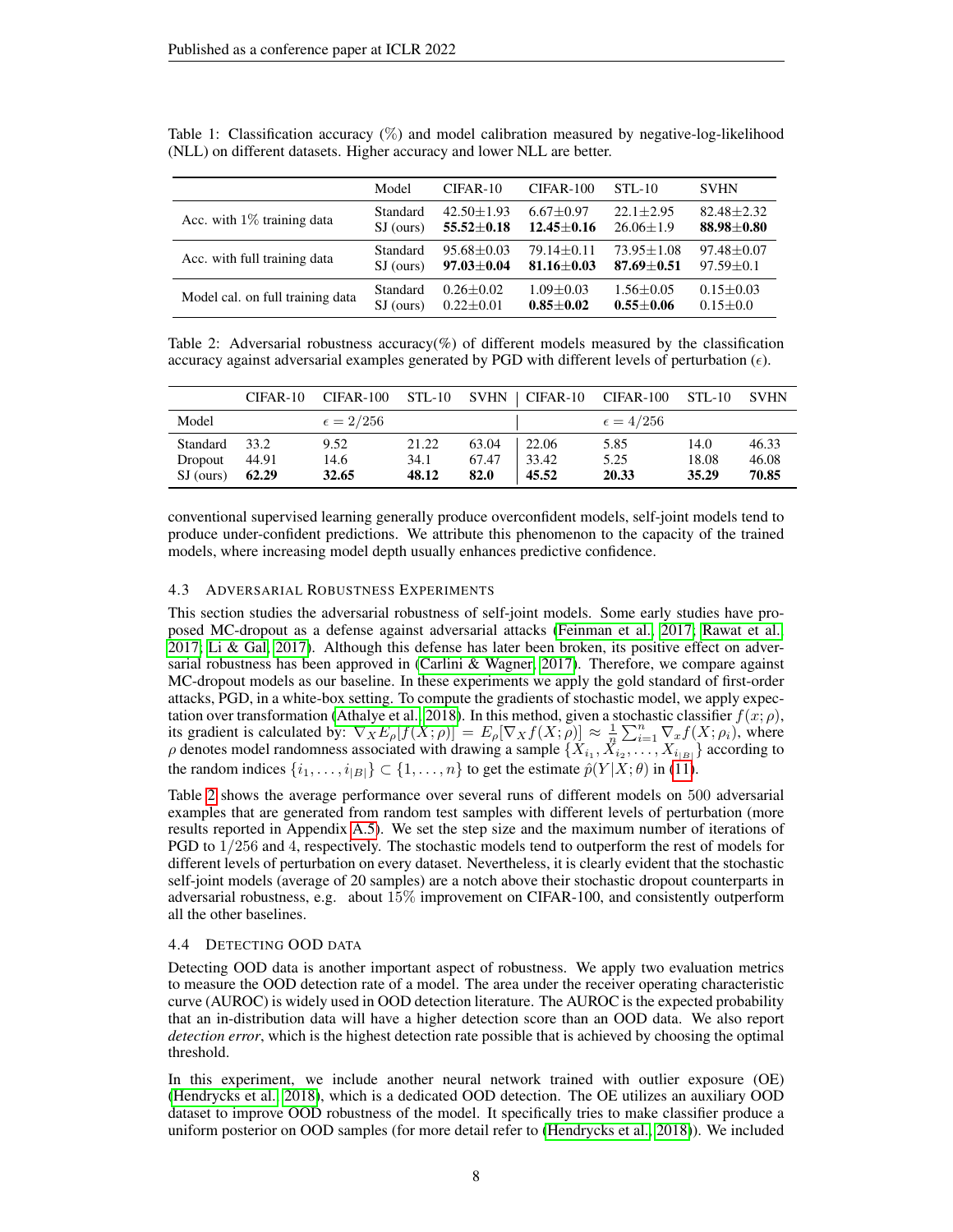| Model/in-distribution | $CIFAR-10$  | CIFAR-100   | <b>STL10</b> | <b>SVHN</b> |
|-----------------------|-------------|-------------|--------------|-------------|
| Standard              | 79.46/24.21 | 74.84/29.01 | 68.97/33.9   | 96.09/7.89  |
| Dropout               | 81.99/22.06 | 74.69/29.55 | 70.29/32.53  | 96.6/6.96   |
| OE.                   | 90.23/12.94 | 81.24/21.71 | 70.74/32.55  | 99.99/0.03  |
| SJ (ours)             | 85.41/19.38 | 77.03/27.7  | 82.26/23.6   | 98.91/3.94  |
| Auxiliary+SJ (ours)   | 91.34/12.26 | 81.29/21.72 | 84.83/20.49  | 99.99/0.13  |

<span id="page-8-0"></span>Table 3: Average AUROC (%)/Detection Error (%) for different models. The OOD datasets include CIFAR-10/100, SVHN, STL-10, CelebA, and VOC.

OE as a representative of a strong OOD detection baseline and a method that incorporates additional auxiliary data. We also train models with auxiliary data as explained in section [\(3.3\)](#page-5-2), which obtain the best performance. For more information about these auxiliary datasets refer to Appendix [A.5.](#page-13-1)

The test set of SVHN, VOC-2012, CIFAR-10, CIFAR-100, CelebA, and STL-10 datasets is chosen for OOD datasets, where 500 samples are randomly selected (five repetitions) for in- and out-ofdistribution data to compare the detection rate of each model. Note that the majority of these datasets have little to no common classes, however STL-10 and CIFAR-10 share 80% of their classes and thus an ideal detection rate is far below 100% AUROC. We generally use maximum softmax probability (e.g. [Hendrycks & Gimpel](#page-10-17) [\(2016\)](#page-10-17)) as detection score, except for Monte-Carlo dropout models, where we apply entropy instead because we found that entropy is slightly superior in this case. For Monte-Carlo approximation we always compute average of 50 samples.

Table [3](#page-8-0) shows the average results for all OOD datasets (detailed results are available in Appendix [A.5\)](#page-13-1), where model stochasticity plays a crucial role in boosting OOD detection rate. Another important observation is the vital role of auxiliary data in improving detection rate of stochastic selfjoint models. Interestingly, self-joint with auxiliary data generally outperforms outlier exposure, which is a dedicated state-of-the-art OOD detection technique.

# 4.5 IMPORTANCE OF JOINT DISTRIBUTION MODELING

We conduct a study to demonstrate the key role of joint distribution modeling in our framework. Here we train a model that jointly classifies two samples, simultaneously, but remove the joint output space. In particular, unlike self-joint model, this model performs the two predictions independently, where, the model includes  $2 \times c$  output units for a c-classification problem. From another perspective, it is an ensemble of two classifiers with shared hidden units. During the test time, a sample is fed to both inputs simultaneously and the average of the two predictions are considered as the output. To have a fair comparison, we use the same WideResNet architecture as self-joint experiment except for the last layer that has  $2 \times c$  outputs. We observe that not only this ensemble does not help the performance, but also it causes a 2% and 3.5% decline in the classification accuracy of CIFAR-10 and CIFAR-100 datasets, respectively; even an inferior accuracy than standard supervised models. Moreover, these model show overconfident predictions. These findings clearly demonstrate the superiority of self-joint models over mere ensembling of models with shared parameters (more experiments in Appendix [A.5\)](#page-13-1).

# 5 CONCLUSION

In this study, we proposed an alternative way to train and make inference by deep supervised models. Our framework directly learns sample-to-sample relation of conditional independence by modeling the joint conditional distribution of two samples. Our approach has several advantages over the standard supervised learning. First, it induces a strong regularization effect that can successfully train large deep models to the higher levels of accuracy than the standard models. Second, it can leverage extra set of unlabeled data, in conjunction with the training data, to improve the performance of the resulting model. Unlike self-supervised techniques, our approach works end-to-end, and, as a result learns features that are more suitable for the final learning task. Third, depending on the application, the trained models can infer in two modes: (1) a fast deterministic inference similar to standard models, and (2) a stochastic inference mode that performs more robust predictions. We demonstrated that this stochastic inference results in more robust predictions against adversarial and OOD samples. We hope this study will be a stepping stone towards more reliable learning models and inspires new avenues for future research.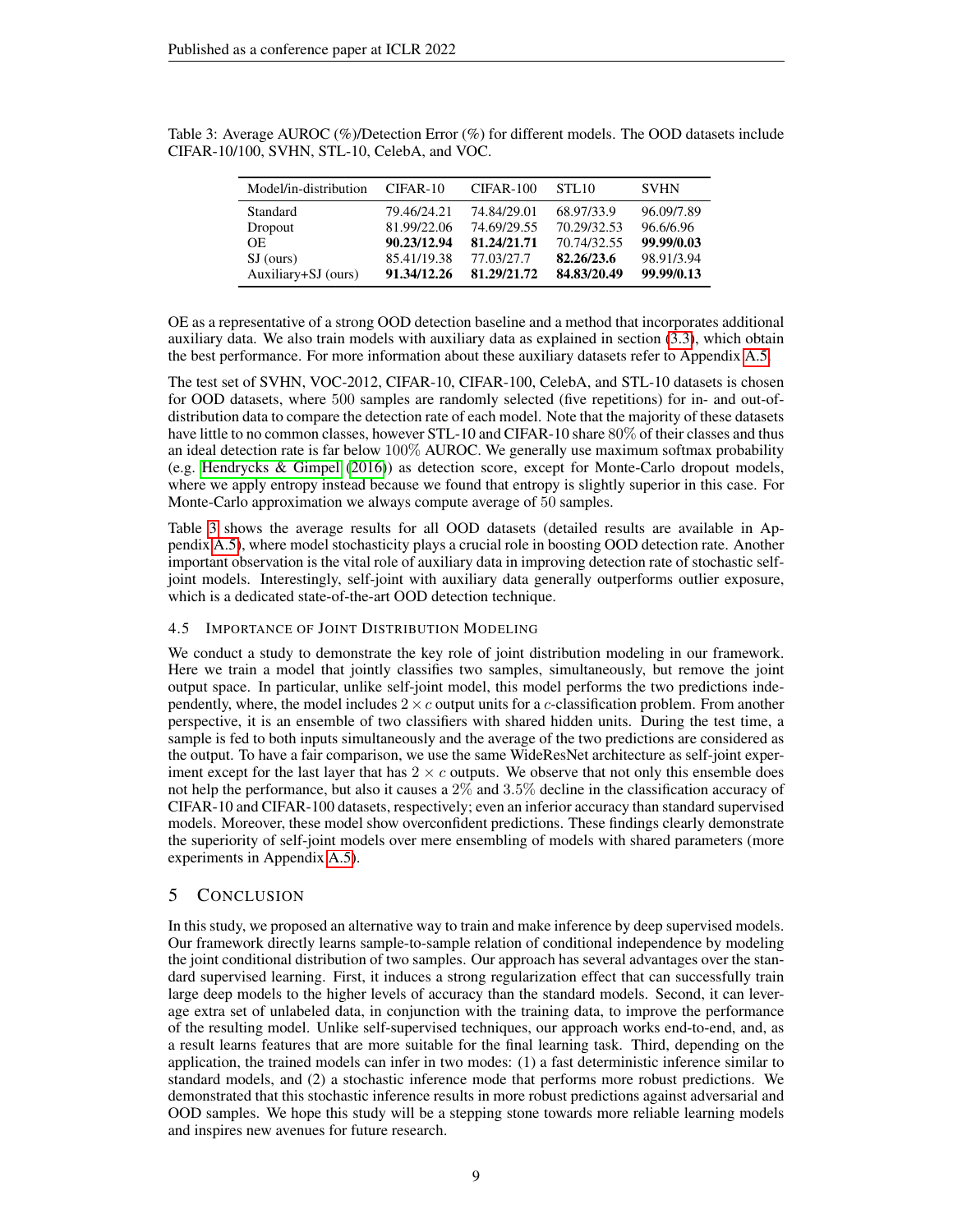### **REFERENCES**

- <span id="page-9-1"></span>Naveed Akhtar and Ajmal Mian. Threat of adversarial attacks on deep learning in computer vision: A survey. *IEEE Access*, 6:14410–14430, 2018.
- <span id="page-9-2"></span>Naveed Akhtar, Ajmal Mian, Navid Kardan, and Mubarak Shah. Advances in adversarial attacks and defenses in computer vision: A survey. *IEEE Access*, 9:155161–155196, 2021.
- <span id="page-9-17"></span>Anish Athalye, Logan Engstrom, Andrew Ilyas, and Kevin Kwok. Synthesizing robust adversarial examples. In *International conference on machine learning*, pp. 284–293. PMLR, 2018.
- <span id="page-9-7"></span>David Barber and Christopher M Bishop. Ensemble learning in bayesian neural networks. *Nato ASI Series F Computer and Systems Sciences*, 168:215–238, 1998.
- <span id="page-9-9"></span>Suzanna Becker and Geoffrey E Hinton. Self-organizing neural network that discovers surfaces in random-dot stereograms. *Nature*, 355(6356):161–163, 1992.
- <span id="page-9-18"></span>Zhaowei Cai, Avinash Ravichandran, Subhransu Maji, Charless Fowlkes, Zhuowen Tu, and Stefano Soatto. Exponential moving average normalization for self-supervised and semi-supervised learning. In *Proceedings of the IEEE/CVF Conference on Computer Vision and Pattern Recognition*, pp. 194–203, 2021.
- <span id="page-9-16"></span>Nicholas Carlini and David Wagner. Adversarial examples are not easily detected: Bypassing ten detection methods. In *Proceedings of the 10th ACM Workshop on Artificial Intelligence and Security*, pp. 3–14, 2017.
- <span id="page-9-13"></span>Olivier Chapelle, Bernhard Scholkopf, and Alexander Zien. Semi-supervised learning (chapelle, o. et al., eds.; 2006)[book reviews]. *IEEE Transactions on Neural Networks*, 20(3):542–542, 2009.
- <span id="page-9-6"></span>Jiefeng Chen, Yixuan Li, Xi Wu, Yingyu Liang, and Somesh Jha. Robust out-of-distribution detection for neural networks. *arXiv preprint arXiv:2003.09711*, 2020a.
- <span id="page-9-12"></span>Ting Chen, Simon Kornblith, Kevin Swersky, Mohammad Norouzi, and Geoffrey Hinton. Big selfsupervised models are strong semi-supervised learners. *arXiv preprint arXiv:2006.10029*, 2020b.
- <span id="page-9-5"></span>Terrance DeVries and Graham W Taylor. Learning confidence for out-of-distribution detection in neural networks. *arXiv preprint arXiv:1802.04865*, 2018.
- <span id="page-9-10"></span>Inderjit S Dhillon, Subramanyam Mallela, and Dharmendra S Modha. Information-theoretic coclustering. In *Proceedings of the ninth ACM SIGKDD international conference on Knowledge discovery and data mining*, pp. 89–98, 2003.
- <span id="page-9-14"></span>Alexey Dosovitskiy, Jost Tobias Springenberg, Martin Riedmiller, and Thomas Brox. Discriminative unsupervised feature learning with convolutional neural networks. Citeseer, 2014.
- <span id="page-9-3"></span>Marzieh Edraki, Nazmul Karim, Nazanin Rahnavard, Ajaml Mian, and Mubarak Shah. Odyssey: Creation, analysis and detection of trojan models. *IEEE Transactions on Information Forensics and Security*, 2021.
- <span id="page-9-8"></span>Reuben Feinman, Ryan R Curtin, Saurabh Shintre, and Andrew B Gardner. Detecting adversarial samples from artifacts. *arXiv preprint arXiv:1703.00410*, 2017.
- <span id="page-9-11"></span>Nir Friedman, Ori Mosenzon, Noam Slonim, and Naftali Tishby. Multivariate information bottleneck. *arXiv preprint arXiv:1301.2270*, 2013.
- <span id="page-9-4"></span>Yarin Gal and Zoubin Ghahramani. Dropout as a bayesian approximation: Representing model uncertainty in deep learning. In *international conference on machine learning*, pp. 1050–1059. PMLR, 2016.
- <span id="page-9-15"></span>Ian Goodfellow, Y Bengio, and A Courville. Regularization for deep learning. *Deep learning*, pp. 216–261, 2016.
- <span id="page-9-0"></span>Ian J Goodfellow, Jonathon Shlens, and Christian Szegedy. Explaining and harnessing adversarial examples. *arXiv preprint arXiv:1412.6572*, 2014.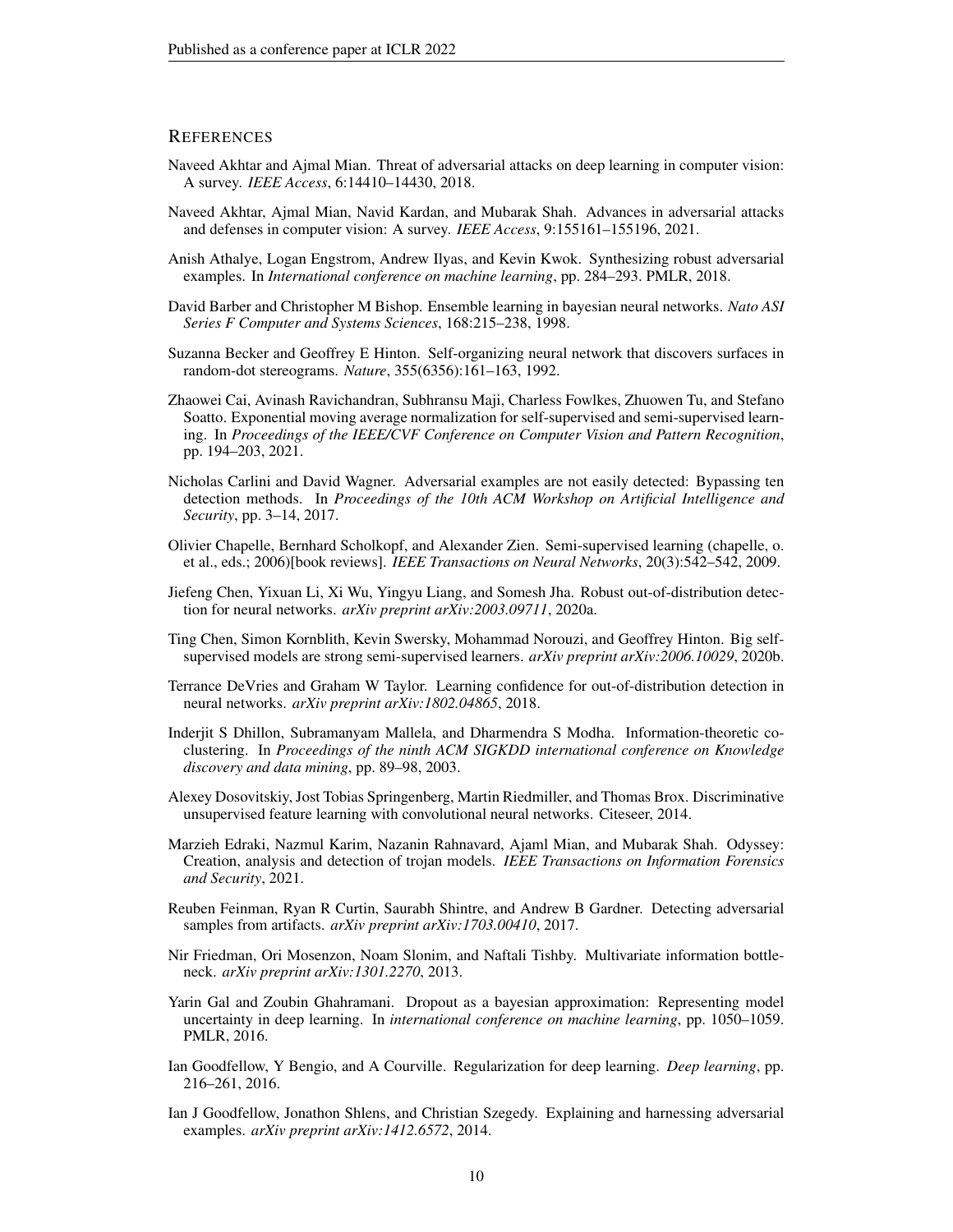- <span id="page-10-14"></span>Priya Goyal, Mathilde Caron, Benjamin Lefaudeux, Min Xu, Pengchao Wang, Vivek Pai, Mannat Singh, Vitaliy Liptchinsky, Ishan Misra, Armand Joulin, et al. Self-supervised pretraining of visual features in the wild. *arXiv preprint arXiv:2103.01988*, 2021.
- <span id="page-10-15"></span>Yves Grandvalet, Yoshua Bengio, et al. Semi-supervised learning by entropy minimization. In *CAP*, pp. 281–296, 2005.
- <span id="page-10-1"></span>Chuan Guo, Geoff Pleiss, Yu Sun, and Kilian Q Weinberger. On calibration of modern neural networks. In *International Conference on Machine Learning*, pp. 1321–1330. PMLR, 2017.
- <span id="page-10-0"></span>Douglas M Hawkins. The problem of overfitting. *Journal of chemical information and computer sciences*, 44(1):1–12, 2004.
- <span id="page-10-16"></span>Kaiming He, Xiangyu Zhang, Shaoqing Ren, and Jian Sun. Deep residual learning for image recognition. In *Proceedings of the IEEE conference on computer vision and pattern recognition*, pp. 770–778, 2016.
- <span id="page-10-13"></span>Olivier Henaff. Data-efficient image recognition with contrastive predictive coding. In *International Conference on Machine Learning*, pp. 4182–4192. PMLR, 2020.
- <span id="page-10-17"></span>Dan Hendrycks and Kevin Gimpel. A baseline for detecting misclassified and out-of-distribution examples in neural networks. *arXiv preprint arXiv:1610.02136*, 2016.
- <span id="page-10-2"></span>Dan Hendrycks, Mantas Mazeika, and Thomas Dietterich. Deep anomaly detection with outlier exposure. *arXiv preprint arXiv:1812.04606*, 2018.
- <span id="page-10-9"></span>José Miguel Hernández-Lobato and Ryan Adams. Probabilistic backpropagation for scalable learning of bayesian neural networks. In *International Conference on Machine Learning*, pp. 1861– 1869. PMLR, 2015.
- <span id="page-10-8"></span>GE Hinton and Drew van Camp. Keeping neural networks simple by minimising the description length of weights. In *Proceedings of COLT-93*, pp. 5–13, 1993.
- <span id="page-10-11"></span>R Devon Hjelm, Alex Fedorov, Samuel Lavoie-Marchildon, Karan Grewal, Phil Bachman, Adam Trischler, and Yoshua Bengio. Learning deep representations by mutual information estimation and maximization. *arXiv preprint arXiv:1808.06670*, 2018.
- <span id="page-10-10"></span>Weihua Hu, Takeru Miyato, Seiya Tokui, Eiichi Matsumoto, and Masashi Sugiyama. Learning discrete representations via information maximizing self-augmented training. In *International Conference on Machine Learning*, pp. 1558–1567. PMLR, 2017.
- <span id="page-10-18"></span>Pavel Izmailov, Dmitrii Podoprikhin, Timur Garipov, Dmitry Vetrov, and Andrew Gordon Wilson. Averaging weights leads to wider optima and better generalization. *arXiv preprint arXiv:1803.05407*, 2018.
- <span id="page-10-12"></span>Xu Ji, Joao F Henriques, and Andrea Vedaldi. Invariant information clustering for unsupervised ˜ image classification and segmentation. In *Proceedings of the IEEE/CVF International Conference on Computer Vision*, pp. 9865–9874, 2019.
- <span id="page-10-7"></span>Harini Kannan, Alexey Kurakin, and Ian Goodfellow. Adversarial logit pairing. *arXiv preprint arXiv:1803.06373*, 2018.
- <span id="page-10-4"></span>Navid Kardan and Kenneth O Stanley. Fitted learning: Models with awareness of their limits. *arXiv preprint arXiv:1609.02226*, 2016.
- <span id="page-10-5"></span>Navid Kardan and Kenneth O Stanley. Mitigating fooling with competitive overcomplete output layer neural networks. In *2017 International Joint Conference on Neural Networks (IJCNN)*, pp. 518–525. IEEE, 2017.
- <span id="page-10-6"></span>Navid Kardan, Ankit Sharma, and Kenneth O Stanley. Towards consistent predictive confidence through fitted ensembles. *arXiv preprint arXiv:2106.12070*, 2021.
- <span id="page-10-3"></span>Jan Larsen and Lars Kai Hansen. Generalization performance of regularized neural network models. In *Proceedings of IEEE Workshop on Neural Networks for Signal Processing*, pp. 42–51. IEEE, 1994.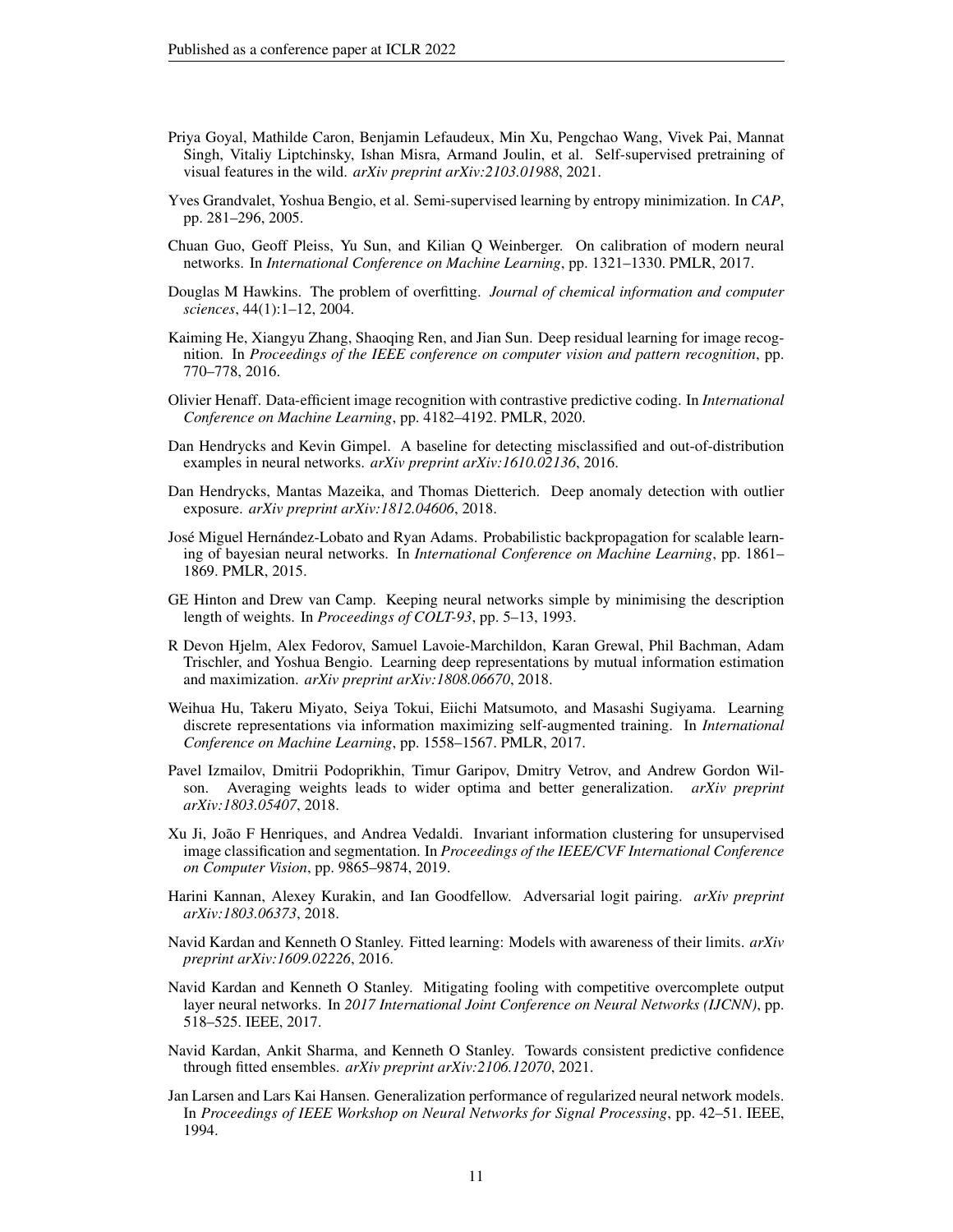- <span id="page-11-15"></span>Dong-Hyun Lee et al. Pseudo-label: The simple and efficient semi-supervised learning method for deep neural networks. In *Workshop on challenges in representation learning, ICML*, volume 3, 2013.
- <span id="page-11-14"></span>Junnan Li, Pan Zhou, Caiming Xiong, Richard Socher, and Steven CH Hoi. Prototypical contrastive learning of unsupervised representations. *arXiv preprint arXiv:2005.04966*, 2020.
- <span id="page-11-7"></span>Yingzhen Li and Yarin Gal. Dropout inference in bayesian neural networks with alpha-divergences. In *International conference on machine learning*, pp. 2052–2061. PMLR, 2017.
- <span id="page-11-2"></span>Shiyu Liang, Yixuan Li, and Rayadurgam Srikant. Enhancing the reliability of out-of-distribution image detection in neural networks. *arXiv preprint arXiv:1706.02690*, 2017.
- <span id="page-11-10"></span>David JC MacKay. A practical bayesian framework for backpropagation networks. *Neural computation*, 4(3):448–472, 1992.
- <span id="page-11-1"></span>Aleksander Madry, Aleksandar Makelov, Ludwig Schmidt, Dimitris Tsipras, and Adrian Vladu. Towards deep learning models resistant to adversarial attacks. *arXiv preprint arXiv:1706.06083*, 2017.
- <span id="page-11-9"></span>Andrey Malinin and Mark Gales. Predictive uncertainty estimation via prior networks. *arXiv preprint arXiv:1802.10501*, 2018.
- <span id="page-11-6"></span>Rafael Müller, Simon Kornblith, and Geoffrey Hinton. When does label smoothing help? arXiv *preprint arXiv:1906.02629*, 2019.
- <span id="page-11-16"></span>Aaron van den Oord, Yazhe Li, and Oriol Vinyals. Representation learning with contrastive predictive coding. *arXiv preprint arXiv:1807.03748*, 2018.
- <span id="page-11-17"></span>Adam Paszke, Sam Gross, Francisco Massa, Adam Lerer, James Bradbury, Gregory Chanan, Trevor Killeen, Zeming Lin, Natalia Gimelshein, Luca Antiga, et al. Pytorch: An imperative style, highperformance deep learning library. *arXiv preprint arXiv:1912.01703*, 2019.
- <span id="page-11-12"></span>Ambrish Rawat, Martin Wistuba, and Maria-Irina Nicolae. Adversarial phenomenon in the eyes of bayesian deep learning. *arXiv preprint arXiv:1711.08244*, 2017.
- <span id="page-11-8"></span>Jie Ren, Peter J Liu, Emily Fertig, Jasper Snoek, Ryan Poplin, Mark A DePristo, Joshua V Dillon, and Balaji Lakshminarayanan. Likelihood ratios for out-of-distribution detection. *arXiv preprint arXiv:1906.02845*, 2019.
- <span id="page-11-3"></span>Connor Shorten and Taghi M Khoshgoftaar. A survey on image data augmentation for deep learning. *Journal of Big Data*, 6(1):1–48, 2019.
- <span id="page-11-11"></span>Nitish Srivastava, Geoffrey Hinton, Alex Krizhevsky, Ilya Sutskever, and Ruslan Salakhutdinov. Dropout: a simple way to prevent neural networks from overfitting. *The journal of machine learning research*, 15(1):1929–1958, 2014.
- <span id="page-11-0"></span>Christian Szegedy, Wojciech Zaremba, Ilya Sutskever, Joan Bruna, Dumitru Erhan, Ian Goodfellow, and Rob Fergus. Intriguing properties of neural networks. *arXiv preprint arXiv:1312.6199*, 2013.
- <span id="page-11-5"></span>Christian Szegedy, Vincent Vanhoucke, Sergey Ioffe, Jon Shlens, and Zbigniew Wojna. Rethinking the inception architecture for computer vision. In *Proceedings of the IEEE conference on computer vision and pattern recognition*, pp. 2818–2826, 2016.
- <span id="page-11-18"></span>Antti Tarvainen and Harri Valpola. Mean teachers are better role models: Weight-averaged consistency targets improve semi-supervised deep learning results. *arXiv preprint arXiv:1703.01780*, 2017.
- <span id="page-11-13"></span>Yonglong Tian, Dilip Krishnan, and Phillip Isola. Contrastive multiview coding. *arXiv preprint arXiv:1906.05849*, 2019.
- <span id="page-11-4"></span>Li Wan, Matthew Zeiler, Sixin Zhang, Yann Le Cun, and Rob Fergus. Regularization of neural networks using dropconnect. In *International conference on machine learning*, pp. 1058–1066. PMLR, 2013.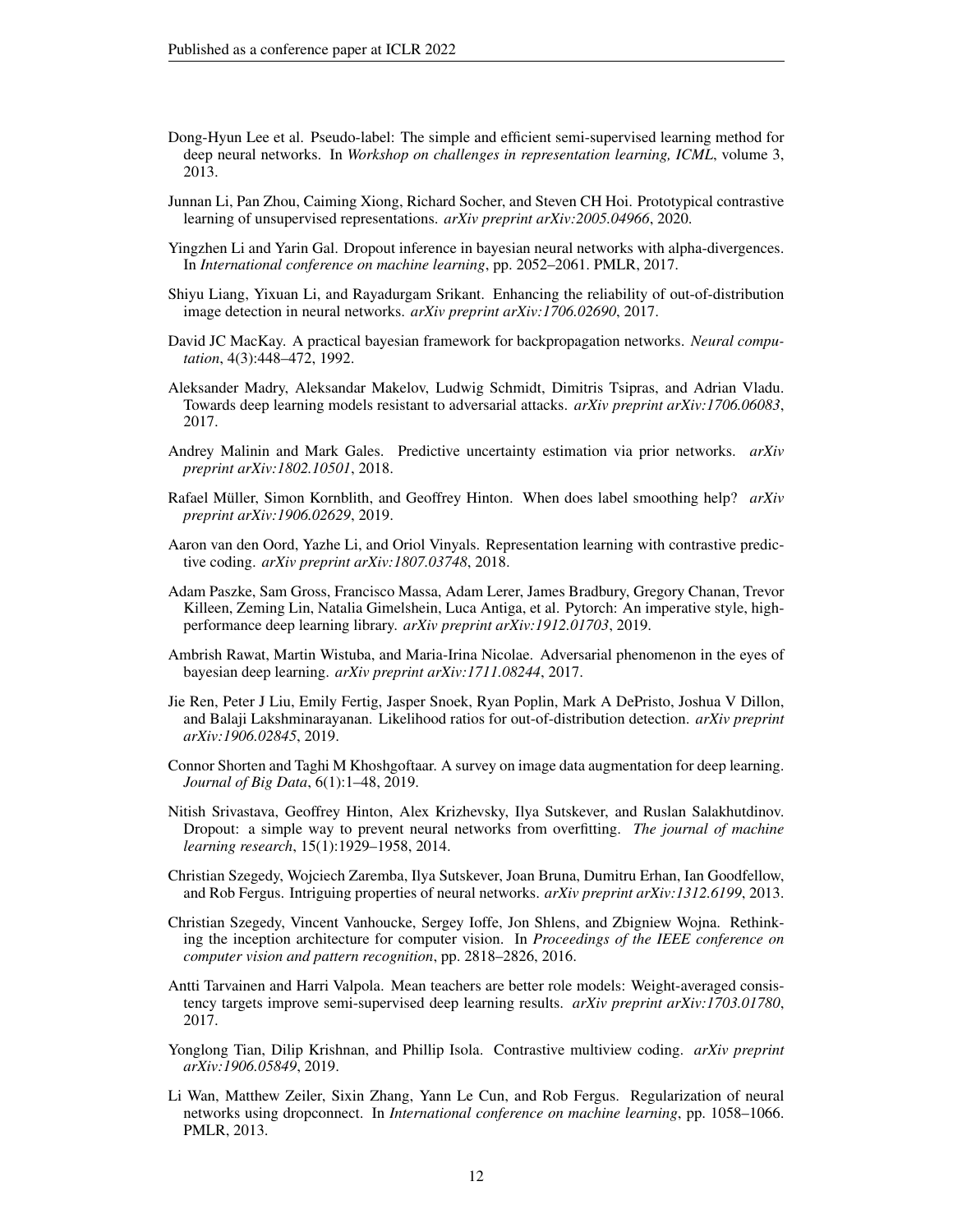- <span id="page-12-3"></span>Pu Wang, Carlotta Domeniconi, and Kathryn Blackmond Laskey. Information bottleneck coclustering. In *Workshop TextMining@ SIAM DM*, volume 10. Citeseer, 2010.
- <span id="page-12-0"></span>Andreas Weigend. On overfitting and the effective number of hidden units. In *Proceedings of the 1993 connectionist models summer school*, volume 1, pp. 335–342, 1994.
- <span id="page-12-5"></span>Sergey Zagoruyko and Nikos Komodakis. Wide residual networks. *arXiv preprint arXiv:1605.07146*, 2016.
- <span id="page-12-2"></span>Hongyang Zhang, Yaodong Yu, Jiantao Jiao, Eric Xing, Laurent El Ghaoui, and Michael Jordan. Theoretically principled trade-off between robustness and accuracy. In *International Conference on Machine Learning*, pp. 7472–7482. PMLR, 2019.

## A APPENDIX

<span id="page-12-1"></span>A.1 INDEPENDENCE, CONDITIONAL INDEPENDENCE, AND I.I.D.

Two events, A and B, are independent, denoted by  $A \perp \!\!\!\perp B$ , if:

$$
p(A,B) = p(A)p(B). \tag{14}
$$

Furthermore, assuming  $p(C) > 0$ , A and B are conditionally independent given C, denoted by  $A \perp\!\!\!\perp B|C$ , if:

<span id="page-12-6"></span>
$$
p(A|B,C) = p(A|C). \tag{15}
$$

Equivalently, Eq. [15](#page-12-6) can be stated as:

$$
p(A, B|C) = p(A|C)p(B|C).
$$
\n<sup>(16)</sup>

Intuitively, two events are independent if they are not related, thus occurrence of one does not affect the other. In Eq. [15,](#page-12-6) two events A and B given C are conditionally independent if occurrence of B does not add any information about A above what we know based on  $C$ . As a special case of this view:

$$
p(A, B|C, C) = p(A, B|C).
$$
\n(17)

Note that neither independence relationship entails conditional independence nor conditional independence entails independence.

The assumption that the training data are independent and identically distributed, or i.i.d., is common to most learning frameworks. A dataset  $\{X_i, Y_i\}_{i=1}^n$  is called i.i.d. if  $(X_i, Y_i) \sim q$  for some fixed density  $q$  and the joint density  $q'$  of the entire dataset satisfies

$$
q'(X_1, Y_1, X_2, Y_2, \dots, X_n, Y_n) = q(X_1, Y_1)q(X_2, Y_2) \cdots q(X_n, Y_n).
$$

The relation of pairwise conditional independence  $Y_i \perp \!\!\! \perp Y_j | X_i, X_j$  follows from the independence of the joint distribution of  $(X_i, Y_i)$  and  $(X_j, Y_j)$  for all  $i, j$ :

$$
q(Y_i, Y_j | X_i, X_j) = \frac{q(Y_i, Y_j, X_i, X_j)}{q(X_i, X_j)} = \frac{q(Y_i, X_i)q(Y_j, X_j)}{q(X_i)q(X_j)} = q(Y_i | X_i)q(Y_j | X_j).
$$

This justifies the use of the joint label  $Y_i Y_j^{\mathsf{T}}$  $\sum_{j=1}^{T}$  as the target for  $p(Y_i, Y_j | X_i, X_j; \theta)$  in the self-joint framework, where we are overloading the notation and treating  $p(Y_i, Y_j | X_i, X_j; \theta)$  as a matrix rather than scalar in the classification example.

### <span id="page-12-4"></span>A.2 UNBIASEDNESS OF SELF-JOINT STOCHASTIC GRADIENT

In this section we show that the stochastic gradient [\(7\)](#page-4-3) is unbiased for the gradient of the objective [\(6\)](#page-4-2). We note

$$
\frac{\partial}{\partial \theta} \sum_{S \in \mathcal{S}} \sum_{(i,j) \in S} \log p(Y_i, Y_j | X_i, X_j; \theta) \propto \frac{1}{|\mathcal{S}|} \sum_{S \in \mathcal{S}} \frac{1}{|S|} \sum_{(i,j) \in S} \frac{\partial}{\partial \theta} \log p(Y_i, Y_j | X_i, X_j; \theta)
$$

$$
= \mathbb{E}_{\mathcal{S}} \left[ \mathbb{E}_{S} \left[ \frac{\partial}{\partial \theta} \log p(Y_i, Y_j | X_i, X_j; \theta) \right] \right]
$$

where the summations are expectations with respect to uniform distributions on  $S$  and  $S$  respec-tively. The unbiasedness of [\(7\)](#page-4-3) simply follows from the fact that each sample S and  $(i, j)$  come from the same uniform distributions, and the fact that the mean of unbiased estimators is also unbiased.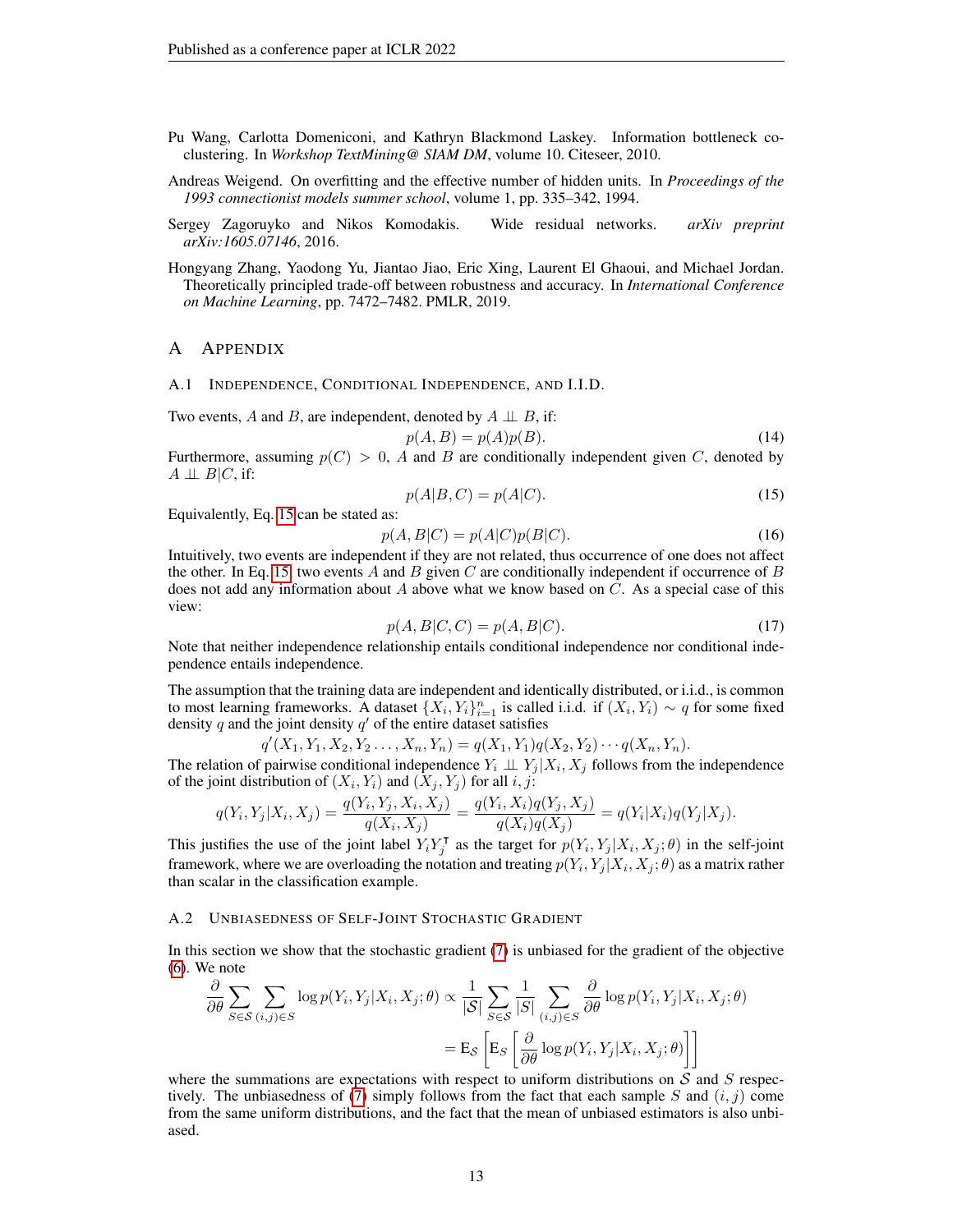### <span id="page-13-0"></span>A.3 EQUIVALENCE OF MAXIMUM LIKELIHOOD AND CROSS-ENTROPY LOSS FOR SELF-JOINT LEARNING

In this section we show that the self-joint cross-entropy loss [\(8\)](#page-4-4) is equivalent to the Maximum Likelihood objective [\(6\)](#page-4-2) in the case where the model  $h(X, X'; \theta)$  represents the conditional density  $p(Y, Y'|X, X^{\dagger}; \theta)$ . This simply follows from observing that

$$
p(Y,Y'|X,X';\theta) = \prod_{k,k'} [h(X,X';\theta)]_{k,k'}^{1\{Y_k=1,Y'_{k'}=1\}}
$$

which implies

$$
\log p(Y, Y'|X, X'; \theta) = Y(Y')^{t} \cdot \log h(X, X'; \theta).
$$

### A.4 RELATIONSHIP TO BAYESIAN NEURAL NETWORKS

A successful approach to estimate uncertainty is Bayesian neural network, where every parameter of the model has a distribution [\(MacKay, 1992;](#page-11-10) [Barber & Bishop, 1998;](#page-9-7) [Hinton & van Camp, 1993;](#page-10-8) Hernández-Lobato & Adams, 2015; [Gal & Ghahramani, 2016\)](#page-9-4). From a different perspective, these models can be thought as an ensemble of neural networks with shared parameters. Using maximum a posteriori method, these neural networks can readily produce uncertainty estimations. Furthermore, their principled training usually improves the overall performance of the model.

Despite these desirable properties, the application of Bayesian neural networks is very limited in real-world applications. This is mainly due to their excessive computational cost, both during inference and training phases, and their inability to appropriately scale up to large amount of data. Moreover, from a technical point of view, choice of the right prior distribution in these networks is not always clear. An important exception is MC-dropout [\(Gal & Ghahramani, 2016\)](#page-9-4), which applies dropout to construct an ensemble of neural networks that approximate a Bayesian neural network and can be readily applied to almost any conventional deep neural network.

Much like a Bayesian neural network, a self-joint neural network can be regarded as an ensemble of neural networks with shared parameters. In this point of view, every reference sample *implicitly* generates one instance of parameters of the model, i.e. a neural network. In other words,

<span id="page-13-2"></span>
$$
p_Z(Y|X) = \int h(Z, X)dY',\tag{18}
$$

where Z is drawn from the marginal data distribution  $q(x)$ . By fixing the second input, X in Eq. [18,](#page-13-2) of the self-joint model,  $h$ , and changing the first input,  $Z$ , Eq[.18](#page-13-2) is in effect generating an output distribution for  $p(Y|X)$ , as well as generating a distribution over every parameter in the neural network.

From this perspective, self-joint framework introduces a different viable solution for producing scalable Bayesian neural networks.

#### <span id="page-13-1"></span>A.5 ADDITIONAL EXPERIMENTS

This section includes the experimental setup for our experiments, the comparison between performance of deterministic and Monte Carlo inference procedures for different models, measuring the independence error of self-joint models, additional adversarial robustness experiments, and the OOD detection performance for individual OOD datasets.

### A.5.1 EXPERIMENTAL SETUP

We apply four common visual classification datasets—i.e. CIFAR-10, CIFAR-100, STL-10, and SVHN— to train our models. Table [4](#page-14-0) shows the characteristics of these datasets, along with their corresponding auxiliary dataset in our experiments. The auxiliary set for STL-10 dataset includes a subset of 5, 000 samples from the extra set of annotated images provided with this dataset. To make more general conclusions, we adhere to a unified experimental setting where *we try to apply the same set of hyperparameters to all four datasets.* In particular, we limit our augmentations to padding, random-Crop, and random horizontal-Flipping (except for SVHN), where an image is first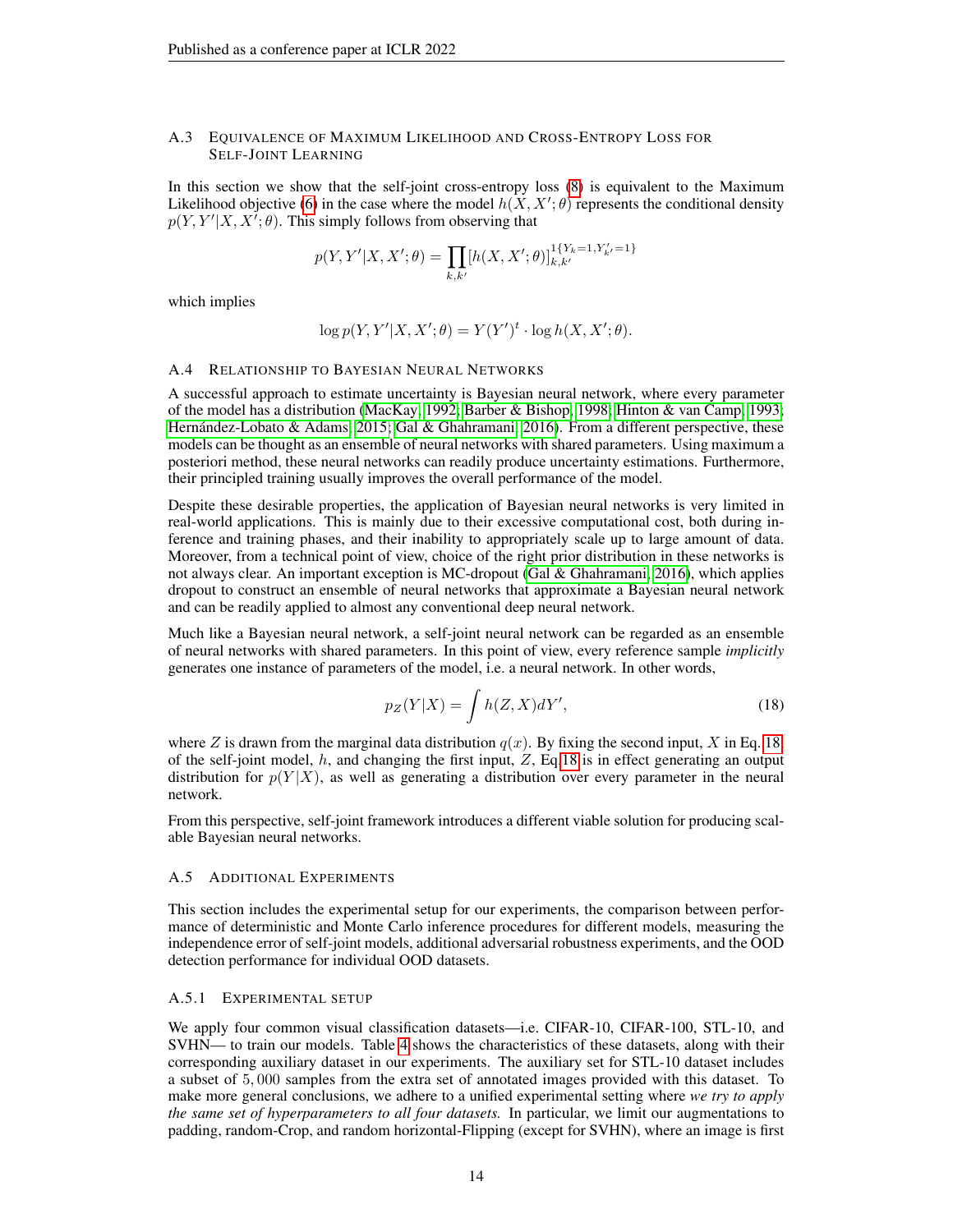padded with four (12 for STL-10 to compensate for the higher image resolution of this dataset) pixels on every side. Then it is randomly cropped to the original size, and finally randomly horizontally flipped.

We implemented our code in Pytorch [\(Paszke et al., 2019\)](#page-11-17). All datasets are normalized according to the mean and standard-deviation of their training set. All experiments apply WideResNet (with no trainable parameters for BatchNorm layers) architecture, where models trained on CIFAR-10/100 and SVHN (all datasets with  $32 \times 32$  images) are always a 64 layer WideResNet with width=10. The STL-10 model utilizes a deeper 124 layer WideResNet with width= 5. Moreover, due to higher resolution of STL-10 images, we replaced the first convolutional layer in WideResNet with 5 kernels (stride= 2), and the final average pooling was replaced with an adaptive average pooling layer. These changes are made to make the STL-10 model as close as possible to other models. Thus, we did not attempt to optimize the architecture for the STL-10 dataset. The networks make no distinction between two permutations of an input pair, i.e., the input pairs  $X_i, X_j$  and  $X_j, X_i$  are assigned to the same class. We conduct experiments with shared parameters in the first convolutional layer for the two inputs on CIFAR-10. However, it does not lead to significant performance improvement. As a result, in our final experiments we do not share the parameters of the first convolutional layer. The learning rate always starts with 0.4 and it decays after every 10 epochs with a constant scale of 0.81. Note that we define an epoch to be roughly 390, 390, 196, and 572 iterations on CIFAR-10, CIFAR-100, STL-10, and SVHN, respectively. The batch size starts at 128 (256 for STL-10) and is doubled every 20 epochs. Maximum number of epochs is always 180, except for the regularization experiment, after which we did not observe any noticeable improvement in training loss in any experiment. We apply early stopping, where we discontinue training if neither the validation accuracy nor its loss is improved for more than 20 epochs. We always keep  $10\%$  of test data for validation set and report the final test accuracy on the rest. The optimizer is always SGD with Nestrov (momentum=0.9, and weightDecay= $e^{-4}$ ). Finally, we apply exponential moving average normalization [\(Cai et al., 2021;](#page-9-18) [Tarvainen & Valpola, 2017;](#page-11-18) [Izmailov et al., 2018\)](#page-10-18), where momentum= 0.95 and the average model is updated after every 100 iterations.

### A.5.2 MONTE CARLO INFERENCE IN SELF-JOINT FRAMEWORK

The robust self-joint model is primarily based on the Monte Carlo inference. Table [5](#page-15-0) reports the performance of the trained models using the deterministic inference procedure in Eq. 12 versus the Monte Carlo estimation in Eq. 11. Overall, the deterministic inference performs well. However, Monte Carlo inference generally improves with increasing the sample size. Table [6](#page-15-1) shows the effect of the sample size on performance of self-joint and Dropout models in Monte Carlo estimation. The results are averaged over two runs of each experiment.

# A.5.3 MEASURING INDEPENDENCE EXPERIMENTS

Recall that self-joint modeling provides a flexible framework that learns sample independency instead of assuming it. To investigate if self-joint models are able to successfully learn conditional sample-independency relations we conducted an experiment. This experiment utilizes the test samples from different datasets and measure the sample-independency for one pair according to the following independence error:

$$
\mathbf{E}_{X,X'}||\tilde{p}(Y,Y'|X,X';\theta) - \sum_{k=1}^{c} \tilde{p}(Y,Y'=k|X,X';\theta) [\sum_{k=1}^{c} \tilde{p}(Y=k,Y'|X,X';\theta)]^{T}||_{2}.
$$

<span id="page-14-0"></span>

| Table 4: Overview of the datasets we use in our experiments. Note that we always keep the first |  |  |  |
|-------------------------------------------------------------------------------------------------|--|--|--|
| 10% of test data from each class as validation set and report the test accuracy on the rest.    |  |  |  |

| Dataset     | Dimensionality | No. of Classes |        |        | Training Set Test Set Auxiliary Set |
|-------------|----------------|----------------|--------|--------|-------------------------------------|
| $CIFAR-10$  | 3.072          | 10             | 50,000 | 10.000 | CIFAR-100                           |
| CIFAR-100   | 3.072          | 100            | 50,000 | 10,000 | $CIFAR-10$                          |
| $STL-10$    | 2,654,208      | 10             | 5,000  | 8,000  | STL-10 extra                        |
| <b>SVHN</b> | 3.072          | 10             | 73.257 | 26,032 | CIFAR-100                           |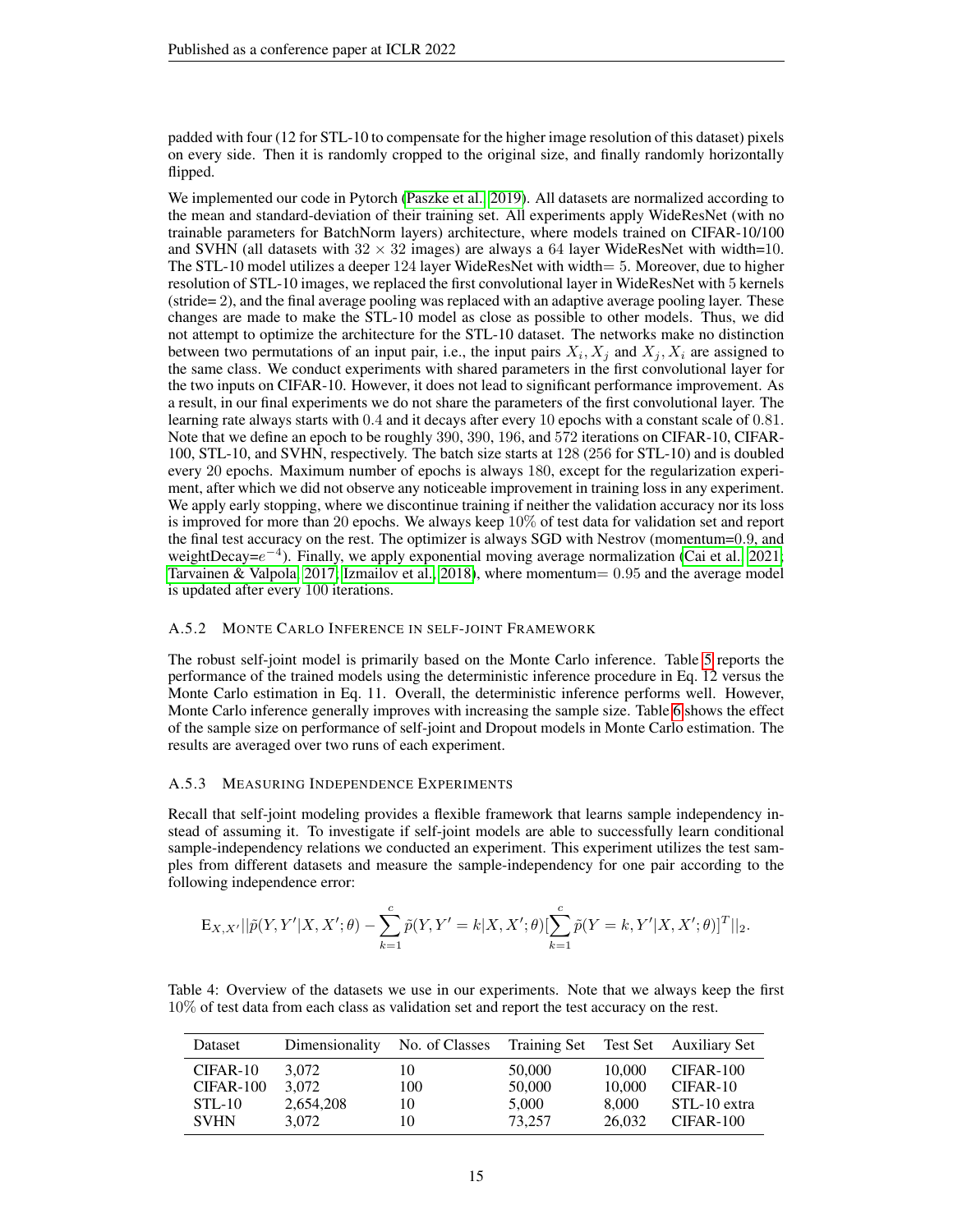<span id="page-15-0"></span>

| Table 5: Classification accuracy of different models using deterministic versus Monte Carlo infer- |  |
|----------------------------------------------------------------------------------------------------|--|
| ence. 'MC' denotes the accuracy computed by Monte Carlo procedure, and 'ASJ' is representing       |  |
| the self-joint models that apply auxiliary data during training.                                   |  |

| Model           | CIFAR-10         | $CIFAR-100$      | $STL-10$         | <b>SVHN</b>      |
|-----------------|------------------|------------------|------------------|------------------|
| Dropout         | $95.88 \pm 0.04$ | $79.77 + 0.01$   | $78.58 \pm 0.83$ | $97.55 \pm 0.01$ |
| MC-Dropout      | $95.75 \pm 0.04$ | $79.73 \pm 0.07$ | $78.42 \pm 0.97$ | $97.53 \pm 0.03$ |
| $SJ$ (ours)     | $97.03 \pm 0.04$ | $81.16 \pm 0.03$ | $87.69 + 0.51$   | $97.59 \pm 0.1$  |
| $MC-SJ$ (ours)  | $96.73 \pm 0.02$ | $82.55 \pm 0.1$  | $85.94 \pm 2.31$ | $97.88 \pm 0.08$ |
| ASJ (ours)      | $97.3 \pm 0.0$   | $81.39 \pm 0.08$ | $87.18 \pm 0.0$  | $97.54 \pm 0.0$  |
| $MC-ASI$ (ours) | $95.78 \pm 0.15$ | $81.16 \pm 0.54$ | $82.18 + 2.73$   | $97.46 \pm 0.0$  |

<span id="page-15-1"></span>Table 6: Classification accuracy of stochastic models with different sample sizes. Larger sample size results in higher accuracy for self-joint models.

| Model           | Sample Size | $CIFAR-10$       | CIFAR-100        | $STL-10$         | <b>SVHN</b>      |
|-----------------|-------------|------------------|------------------|------------------|------------------|
| MC-Dropout      | 20          | $95.69 \pm 0.07$ | $79.68 + 0.16$   | $78.33 \pm 1.09$ | $97.54 \pm 0.03$ |
| MC-Dropout      | 40          | $95.79 \pm 0.07$ | $79.63 \pm 0.01$ | $78.33 \pm 0.96$ | $97.53 \pm 0.05$ |
| MC-Dropout      | 50          | $95.75 \pm 0.04$ | $79.73 + 0.07$   | $78.42 \pm 0.97$ | $97.53 \pm 0.03$ |
| $MC-SJ$ (ours)  | 20          | $96.58 \pm 0.16$ | $82.03 \pm 0.16$ | $85.21 \pm 2.63$ | $97.79 \pm 0.02$ |
| $MC-SJ$ (ours)  | 40          | $96.66 \pm 0.04$ | $82.32 \pm 0.03$ | $85.51 \pm 2.38$ | $97.87 + 0.02$   |
| $MC-SJ$ (ours)  | 50          | $96.73 \pm 0.02$ | $82.55 + 0.1$    | $85.94 + 2.31$   | $97.88 \pm 0.08$ |
| $MC-ASI$ (ours) | 20          | $94.22 \pm 0.04$ | $78.81 \pm 0.05$ | $75.92 + 4.75$   | $97.45 \pm 0.05$ |
| $MC-ASI$ (ours) | 40          | $95.51 \pm 0.01$ | $80.44 + 0.39$   | $80.41 + 2.66$   | $97.46 \pm 0.03$ |
| MC-ASJ (ours)   | 50          | $95.78 \pm 0.15$ | $81.16 \pm 0.54$ | $82.18 + 2.73$   | $97.46 \pm 0.0$  |

Furthermore, to limit computational cost, in this experiment we restrict sample pairs to  $X = X'$ . The results in Table [7](#page-15-2) highlight that self-joint models are successfully learning conditional independency relations. Moreover, this table provides clear evidence that the independence relations are learned more precisely for in-distribution data than other unfamiliar datasets.

### A.5.4 ADVERSARIAL ROBUSTNESS EXPERIMENTS

In the main body of the paper we reported adversarial robustness against PGD attack with two different setups. This section shows additional adversarial robustness experiments. First, we include an additional setup for PGD, where the maximum perturbation is limited to 3 and the maximum iterations is set to 4. Following the same setting as the main paper, this experiment applies 20 steps for finding the adversarial examples using expectation over transformation [\(Athalye et al., 2018\)](#page-9-17). Similarly, to produce robust predictions, 20 iterations of Monte-Carlo sampling is applied. We also repeat these experiments with different perturbations ( $\epsilon = 2, 3, 4$ ) for 40 steps of expectation over transformation that follows 40 iterations of Monte-Carlo sampling for defence. Finally, we include

<span id="page-15-2"></span>Table 7: Independence error for different self-joint models trained on CIFAR-10/100, SVHN, and STL-10. Low independence errors indicate that self-joint models could learn the independence relation successfully. In addition, lower errors on the trained distribution than other datasets showcase the advantage of learning independency relations over assuming it.

| test dataset                                         |                                                                             |                                                                                |                                                                                 |                                                                           |  |  |  |
|------------------------------------------------------|-----------------------------------------------------------------------------|--------------------------------------------------------------------------------|---------------------------------------------------------------------------------|---------------------------------------------------------------------------|--|--|--|
| Model                                                | <b>SVHN</b>                                                                 | STL <sub>10</sub>                                                              | $CIFAR-10$                                                                      | $CIFAR-100$                                                               |  |  |  |
| <b>SVHN</b><br>$STL-10$<br>$CIFAR-10$<br>$CIFAR-100$ | $0.0011 \pm 0.0$<br>$0.007 + 0.0034$<br>$0.0076 + 0.0006$<br>$0.0001 + 0.0$ | $0.0072 + 0.0003$<br>$0.0044 + 0.001$<br>$0.0049 + 0.0001$<br>$0.0001 \pm 0.0$ | $0.0074 + 0.0004$<br>$0.0083 + 0.0017$<br>$0.0023 + 0.0001$<br>$0.0001 \pm 0.0$ | $0.0074 + 0.0004$<br>$0.0075 + 0.0021$<br>$0.0084 \pm 0.0$<br>$0.0 + 0.0$ |  |  |  |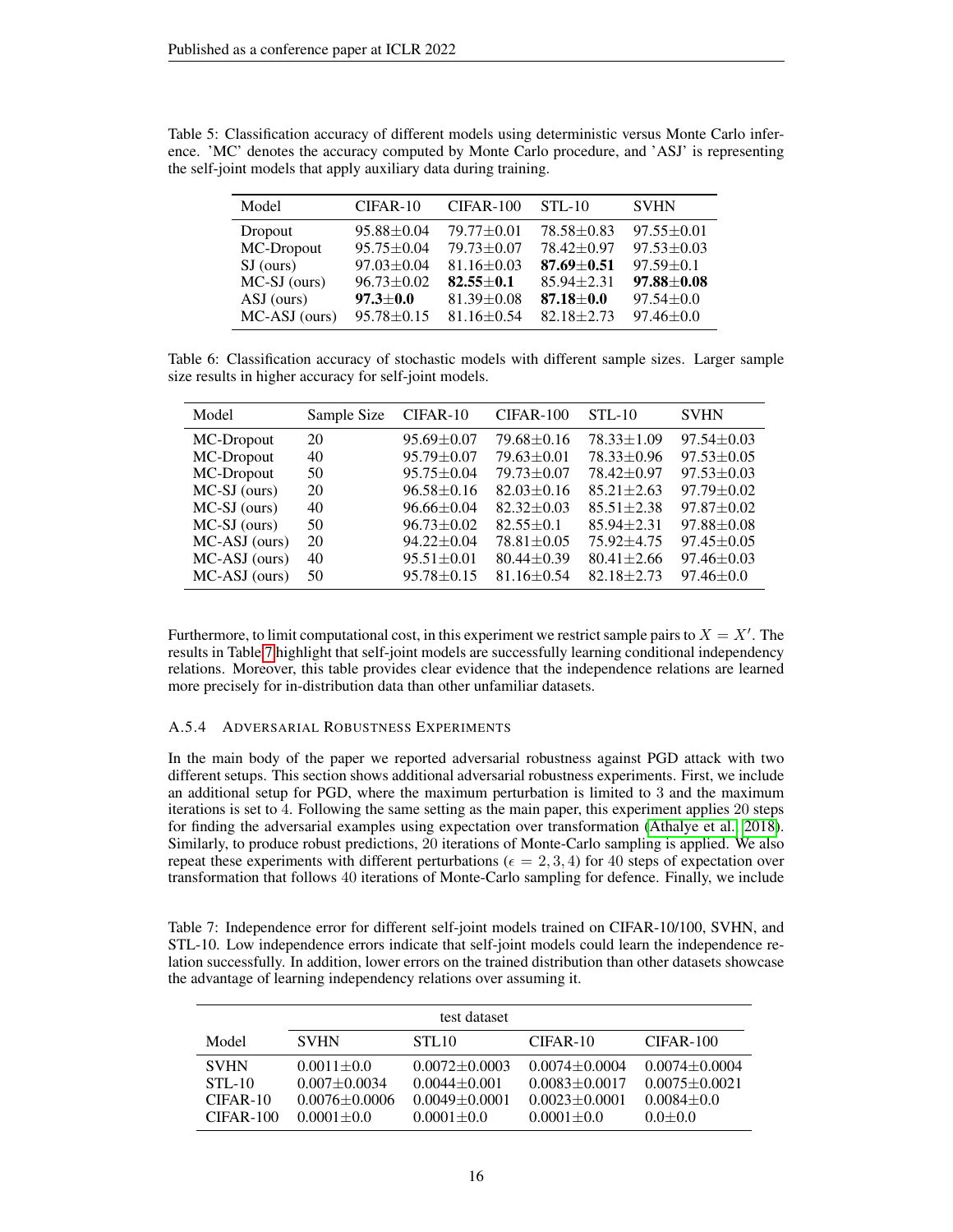| Model                                                | CIFAR-10         | CIFAR-100                                            | <b>STL-10</b>    | <b>SVHN</b>      |  |  |
|------------------------------------------------------|------------------|------------------------------------------------------|------------------|------------------|--|--|
| Standard ( $\epsilon = 2/256$ )                      | $33.2 \pm 4.86$  | $9.52 \pm 1.83$                                      | $21.22 \pm 3.53$ | $63.04 \pm 3.43$ |  |  |
| Standard ( $\epsilon = 3/256$ )                      | $25.92 \pm 4.77$ | $7.23 \pm 2.08$                                      | $15.8 \pm 2.41$  | $50.37 \pm 3.41$ |  |  |
| Standard ( $\epsilon = 4/256$ )                      | $22.06 \pm 3.8$  | $5.85 \pm 1.76$                                      | $14.0 \pm 2.14$  | $46.33 \pm 2.72$ |  |  |
|                                                      |                  | $\epsilon = 2/256$ , MC sample size=20, EOT steps=20 |                  |                  |  |  |
| Dropout                                              | $44.91 \pm 1.55$ | $14.6 \pm 2.16$                                      | $34.1 \pm 3.68$  | $67.47 \pm 1.94$ |  |  |
| SJ (ours)                                            | $62.29 \pm 4.73$ | $32.65 \pm 2.09$                                     | $48.12 \pm 5.98$ | $82.0 \pm 1.93$  |  |  |
|                                                      |                  | $\epsilon = 3/256$ , MC sample size=20, EOT steps=20 |                  |                  |  |  |
| Dropout                                              | $38.04 \pm 1.84$ | $9.02 \pm 0.98$                                      | $24.98 \pm 3.13$ | $54.78 \pm 2.76$ |  |  |
| SJ (ours)                                            | $52.23 \pm 3.09$ | $23.6 \pm 2.08$                                      | $38.42 \pm 6.15$ | $74.83 \pm 1.54$ |  |  |
|                                                      |                  | $\epsilon = 4/256$ , MC sample size=20, EOT steps=20 |                  |                  |  |  |
| Dropout                                              | $33.42 \pm 2.28$ | $5.25 \pm 0.82$                                      | $18.08 \pm 1.87$ | $46.08 \pm 4.1$  |  |  |
| SJ (ours)                                            | $45.52 \pm 4.17$ | $20.33 \pm 2.83$                                     | $35.29 \pm 6.19$ | $70.85 \pm 2.17$ |  |  |
| $\epsilon = 2/256$ , MC sample size=40, EOT steps=40 |                  |                                                      |                  |                  |  |  |
| Dropout                                              | $45.06 \pm 2.58$ | $14.46 \pm 1.48$                                     | $34.63 \pm 1.79$ | $67.02 \pm 2.36$ |  |  |
| SJ (ours)                                            | $58.4 \pm 3.83$  | $29.42 \pm 2.04$                                     | 44.27±4.35       | $80.73 \pm 2.41$ |  |  |
|                                                      |                  | $\epsilon = 3/256$ , MC sample size=40, EOT steps=40 |                  |                  |  |  |
| Dropout                                              | $36.58 \pm 1.42$ | $7.83 \pm 1.2$                                       | $23.96 \pm 1.55$ | 54.69 ± 1.86     |  |  |
| SJ (ours)                                            | $47.62 \pm 4.12$ | $22.29 \pm 1.71$                                     | $34.23 \pm 5.69$ | $75.12 \pm 1.27$ |  |  |
|                                                      |                  | $\epsilon = 4/256$ , MC sample size=40, EOT steps=40 |                  |                  |  |  |
| Dropout                                              | $31.58 \pm 1.9$  | $5.63 \pm 1.02$                                      | $18.52 \pm 2.59$ | $47.63 \pm 3.77$ |  |  |
| SJ (ours)                                            | $41.85 \pm 2.36$ | $17.5 \pm 1.58$                                      | $32.42 \pm 5.37$ | $69.54 \pm 1.3$  |  |  |
|                                                      |                  | $\epsilon = 2/256$ , MC sample size=40, EOT steps=20 |                  |                  |  |  |
| Dropout                                              | $45.67 \pm 2.02$ | $14.98 \pm 1.68$                                     | $35.17 \pm 3.17$ | $66.85 \pm 2.02$ |  |  |
| SJ (ours)                                            | $61.54 \pm 3.4$  | $32.79 \pm 1.35$                                     | $47.98 \pm 6.18$ | $83.1 \pm 1.87$  |  |  |
|                                                      |                  | $\epsilon = 3/256$ , MC sample size=40, EOT steps=20 |                  |                  |  |  |
| Dropout                                              | $38.4 \pm 2.24$  | $8.21 \pm 0.98$                                      | $23.98 \pm 3.26$ | $55.35 \pm 2.86$ |  |  |
| SJ (ours)                                            | $49.9 \pm 3.65$  | $25.4 \pm 1.95$                                      | 39.37±7.02       | $75.94 \pm 2.18$ |  |  |
|                                                      |                  | $\epsilon = 4/256$ , MC sample size=40, EOT steps=20 |                  |                  |  |  |
| Dropout                                              | $32.52 \pm 3.16$ | $6.0 \pm 1.16$                                       | $18.02 \pm 1.82$ | 47.19 ± 3.69     |  |  |
| $SI$ (ours)                                          | $44.75 \pm 2.66$ | $22.19 \pm 1.96$                                     | $35.75 \pm 6.2$  | $72.83 \pm 1.55$ |  |  |

<span id="page-16-0"></span>Table 8: Adversarial robustness of different models measured by the classification accuracy( $\% \pm$ stdev) against adversarial examples generated by PGD for different levels of perturbation.

a setting, where adversarial examples are generated by 20 steps of expectation over transformation, whereas the robust inference applies 40 iterations of Monte-Carlo sampling.

Table [8](#page-16-0) shows the performance of different models (two models per method) on 500 adversarial examples that are generated from random test samples (five repetitions per model) for these settings. Note that the step size of PGD is always set to  $1/256$  in our adversarial experiments. These results reiterate that the stochastic self-joint model outperforms the rest of models for different levels of perturbation on every dataset. It is also evident that both MC-dropout and self-joint models generally perform better with larger (Monte-Carlo) sample sizes when attack strength is unchanged. Nevertheless, this improvement is more remarkable for self-joint models.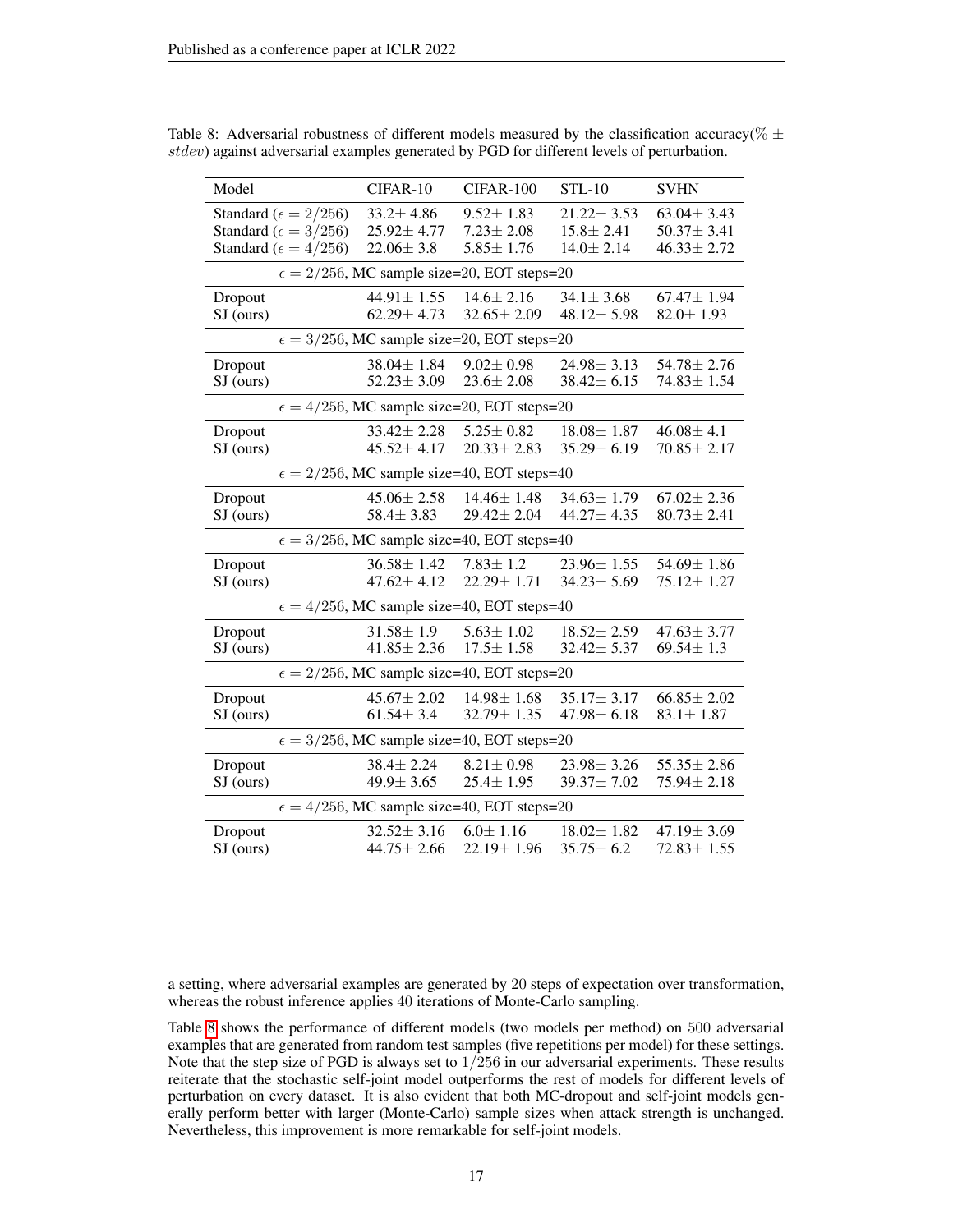|               |                  |                  | <b>OOD</b> dataset         |                           |                  |                  |
|---------------|------------------|------------------|----------------------------|---------------------------|------------------|------------------|
| Model         | <b>SVHN</b>      | STL10            | CIFAR-10                   | CIFAR-100                 | CelebA           | <b>VOC</b>       |
| $CIFAR-10$    |                  |                  |                            |                           |                  |                  |
| Standard      | $90.29 \pm 3.13$ | $64.35 + 2.15$   |                            | $86.79 \pm 0.92$          | $76.82 + 4.48$   | $79.05 \pm 1.44$ |
| Dropout       | $93.21 \pm 1.37$ | $65.94 \pm 2.26$ |                            | 89.77±0.96                | $80.4 \pm 1.02$  | $81.45 \pm 1.49$ |
| <b>OE</b>     | 98.78±0.57       | $68.59 \pm 1.71$ |                            | $+97.65 \pm 0.63$         | $98.39 \pm 0.97$ | $87.76 \pm 1.03$ |
| SJ (ours)     | $93.38 \pm 0.84$ | $67.25 \pm 1.43$ |                            | $93.16 \pm 0.59$          | $86.69 \pm 1.25$ | $86.57 \pm 0.93$ |
| ASJ (ours)    | $98.71 \pm 0.27$ | $70.92 \pm 1.52$ |                            | $\dagger$ 98.5 $\pm$ 0.24 | $99.65 \pm 0.19$ | $88.92 \pm 1.26$ |
| $CIFAR-100$   |                  |                  |                            |                           |                  |                  |
| Standard      | $81.7 \pm 1.15$  | $78.58 \pm 1.15$ | $78.44 \pm 1.03$           |                           | $58.88 \pm 2.16$ | $76.62 \pm 1.16$ |
| Dropout       | $80.95 \pm 1.86$ | $81.65 \pm 1.11$ | $80.23 \pm 1.4$            |                           | $57.95 \pm 3.42$ | $76.97 \pm 1.42$ |
| <b>OE</b>     | $77.38 \pm 1.23$ | $94.78 \pm 0.43$ | $\dagger$ 98.01 $\pm$ 0.43 |                           | 54.54±2.99       | $81.48 \pm 1.04$ |
| SJ (ours)     | $80.76 \pm 1.22$ | $82.64 \pm 0.47$ | $81.24 \pm 0.91$           |                           | $60.86 \pm 2.32$ | $79.67 \pm 1.47$ |
| ASJ (ours)    | $79.02 \pm 2.09$ | 94.66±0.93       | $+96.42 \pm 0.66$          |                           | $53.42 + 2.26$   | $82.91 \pm 1.01$ |
| <b>STL-10</b> |                  |                  |                            |                           |                  |                  |
| Standard      | 70.48±3.72       |                  | $68.87 \pm 1.45$           | $68.32 \pm 2.27$          | $67.54 \pm 2.23$ | $69.63 \pm 1.08$ |
| Dropout       | $69.37 \pm 1.59$ |                  | $71.31 \pm 2.08$           | $67.96 \pm 0.63$          | $73.3 \pm 1.28$  | $72.41 \pm 1.77$ |
| <b>OE</b>     | $78.74 \pm 2.79$ |                  | $66.45 \pm 2.87$           | $70.56 \pm 1.75$          | $71.1 \pm 1.88$  | $66.84 \pm 1.45$ |
| $SJ$ (ours)   | $84.17 \pm 7.85$ |                  | $82.66 \pm 3.62$           | $80.24 \pm 4.22$          | $83.92 \pm 2.33$ | $80.33 \pm 1.68$ |
| ASJ (ours)    | $86.16 \pm 7.51$ |                  | $83.25 \pm 2.32$           | $84.62 \pm 2.92$          | $88.73 \pm 1.71$ | $81.4 \pm 0.97$  |
| <b>SVHN</b>   |                  |                  |                            |                           |                  |                  |
| Standard      |                  | $96.26 \pm 1.38$ | $95.48 \pm 1.21$           | $95.31 \pm 1.44$          | $97.2 \pm 0.71$  | $96.2 \pm 1.3$   |
| Dropout       |                  | $96.83 \pm 0.87$ | 96.56±0.94                 | $96.46 \pm 0.67$          | $97.65 \pm 0.37$ | $96.59 \pm 0.8$  |
| <b>OE</b>     |                  | $99.96 \pm 0.06$ | $100.0 \pm 0.0$            | $+100.0 \pm 0.01$         | 99.98±0.05       | $100.0 \pm 0.01$ |
| $SI$ (ours)   |                  | $99.03 \pm 0.16$ | $98.88 \pm 0.38$           | $98.65 \pm 0.19$          | $99.23 \pm 0.31$ | $98.77 \pm 0.22$ |
| ASJ (ours)    |                  | $99.99 \pm 0.01$ | 99.97±0.04                 | †99.98±0.06               | $100.0 \pm 0.0$  | $99.99 \pm 0.01$ |

<span id="page-17-0"></span>Table 9: AUROC (%) for different models trained on CIFAR-10/100, SVHN, and STL-10. Note that each Outlier Exposure model is explicitely trained on a OOD dataset indicated by (†) as OOD data. Each ASJ model is also utilizing the dataset highlighted by (†) as auxiliary data.

# A.5.5 DETECTING OOD DATA

Robustness against OOD data is an important aspect of stochastic self-joint models. Here, we extend the results in the main body of the paper for each OOD dataset. The datasets that we consider for OOD include: SVHN, STL-10, CIFAR-10, CIFAR-100, CelebA, and VOC. All these datasets contain natural color images. Note that we did not remove any overlapping class from these datasets. However, the majority of these datasets have little to no common classes, except for STL-10 and  $CIFAR-10$ , which share  $80\%$  of their classes. We report the area under the receiver operating characteristic curve, *AUROC*, and the *detection error* for each model against each OOD dataset.

We randomly select 500 samples from test set of in-distribution and OOD data to compare the performance of each model (five repeats). Maximum softmax probability (e.g. [Hendrycks & Gimpel](#page-10-17) [\(2016\)](#page-10-17)) is applied for detection score. However, we apply entropy for Monte-Carlo dropout models, because we found it slightly superior for these models. Finally, the Monte-Carlo approximation always compute average of 50 samples.

Tables [9](#page-17-0) and [10](#page-18-0) show the performance of different methods on OOD detection in AUROC and detection errors metrics, respectively. The tables suggest that outlier exposure (OE) [\(Hendrycks](#page-10-2) [et al., 2018\)](#page-10-2) and self-joint models trained with auxiliary data perform almost always better than the rest. These results suggest learning to make predictions independent of OOD data can effectively reduce vulnerability to unseen OOD samples.